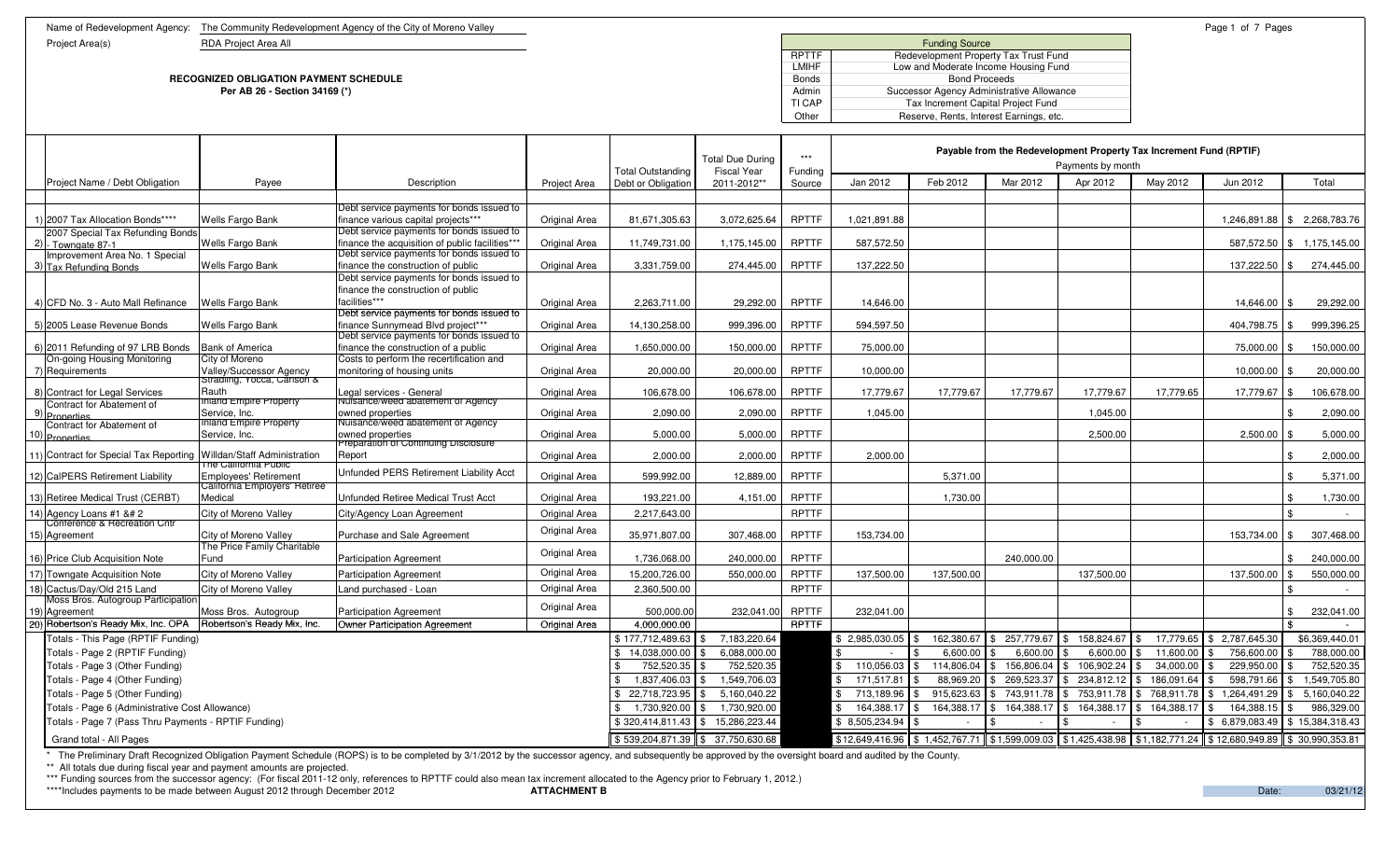**RECOGNIZED OBLIGATION PAYMENT SCHEDULE**

**Per AB 26 - Section 34169 (\*)**

|  |                                                  |                                                         |                                                                                                                                                                                                              |                      | <b>Total Outstanding</b> | <b>Total Due During</b><br><b>Fiscal Year</b> | $***$<br>Funding | Payable from the Redevelopment Property Tax Increment Fund (RPTIF)<br>Payments by month |                                   |                                |                           |                        |                             |          |                          |  |
|--|--------------------------------------------------|---------------------------------------------------------|--------------------------------------------------------------------------------------------------------------------------------------------------------------------------------------------------------------|----------------------|--------------------------|-----------------------------------------------|------------------|-----------------------------------------------------------------------------------------|-----------------------------------|--------------------------------|---------------------------|------------------------|-----------------------------|----------|--------------------------|--|
|  | Project Name / Debt Obligation                   | Payee                                                   | Description                                                                                                                                                                                                  | <b>Project Area</b>  | Debt or Obligation       | 2011-2012**                                   | Source           | Jan 2012                                                                                | Feb 2012                          | Mar 2012                       | Apr 2012                  | May 2012               | Jun 2012                    |          | Total                    |  |
|  |                                                  |                                                         |                                                                                                                                                                                                              |                      |                          |                                               |                  |                                                                                         |                                   |                                |                           |                        |                             |          |                          |  |
|  | 21) Hemlock Family Apartments                    | Rancho Belago, Inc.                                     | Affordable Housing Agreement                                                                                                                                                                                 | Original Area        | 6,300,000.00             | 5,300,000.00                                  | RPTTF            |                                                                                         |                                   |                                |                           |                        |                             |          | $\sim$ 100 $\mu$         |  |
|  | 22) Oakwood Apartments                           | One Moreno Valley 240, L.P.<br>MV Rancho Dorado Limited | Affordable Housing Agreement                                                                                                                                                                                 | <b>Original Area</b> | 750,000.00               | 750,000.00                                    | RPTTF            |                                                                                         |                                   |                                |                           |                        | 750,000.00 \$               |          | 750,000.00               |  |
|  | 23) Rancho Dorado Apts - South                   | Partnership                                             | Affordable Housing Agreement                                                                                                                                                                                 | Original Area        | 6,950,000.00             |                                               | <b>RPTTF</b>     |                                                                                         |                                   |                                |                           |                        |                             |          | $\sim$                   |  |
|  | 24) Contract for Legal Services                  | Stradling, Yocca, Carlson &<br>Rauth                    | Legal services - Specific to AHA                                                                                                                                                                             | Original Area        | 33,000.00                | 33,000.00                                     | RPTTF            |                                                                                         | 6,600.00                          | 6,600.00                       | 6,600.00                  | 6,600.00               | $6,600.00$ \$               |          | 33,000.00                |  |
|  | [25] Contract for Professional Service           | Strickler Association                                   | Title & Closing Costs                                                                                                                                                                                        | Original Area        | 5,000.00                 | 5,000.00                                      | RPTTF            |                                                                                         |                                   |                                |                           | 5,000.00               |                             |          | 5,000.00                 |  |
|  |                                                  |                                                         |                                                                                                                                                                                                              |                      |                          |                                               |                  |                                                                                         |                                   |                                |                           |                        |                             | \$       | $\sim$ $-$               |  |
|  |                                                  |                                                         |                                                                                                                                                                                                              |                      |                          |                                               |                  |                                                                                         |                                   |                                |                           |                        |                             | .ፍ       | $\sim$                   |  |
|  |                                                  |                                                         |                                                                                                                                                                                                              |                      |                          |                                               |                  |                                                                                         |                                   |                                |                           |                        |                             |          | $\sim$                   |  |
|  |                                                  |                                                         |                                                                                                                                                                                                              |                      |                          |                                               |                  |                                                                                         |                                   |                                |                           |                        |                             |          | $\sim$                   |  |
|  |                                                  |                                                         |                                                                                                                                                                                                              |                      |                          |                                               |                  |                                                                                         |                                   |                                |                           |                        |                             | -\$      | $\sim$                   |  |
|  |                                                  |                                                         |                                                                                                                                                                                                              |                      |                          |                                               |                  |                                                                                         |                                   |                                |                           |                        |                             | \$       | $\sim$                   |  |
|  |                                                  |                                                         |                                                                                                                                                                                                              |                      |                          |                                               |                  |                                                                                         |                                   |                                |                           |                        |                             |          | $\sim$                   |  |
|  |                                                  |                                                         |                                                                                                                                                                                                              |                      |                          |                                               |                  |                                                                                         |                                   |                                |                           |                        |                             |          | $\sim$                   |  |
|  |                                                  |                                                         |                                                                                                                                                                                                              |                      |                          |                                               |                  |                                                                                         |                                   |                                |                           |                        |                             | -\$      | $\sim$                   |  |
|  |                                                  |                                                         |                                                                                                                                                                                                              |                      |                          |                                               |                  |                                                                                         |                                   |                                |                           |                        |                             | -\$      | $\sim$                   |  |
|  |                                                  |                                                         |                                                                                                                                                                                                              |                      |                          |                                               |                  |                                                                                         |                                   |                                |                           |                        |                             | -\$      |                          |  |
|  |                                                  |                                                         |                                                                                                                                                                                                              |                      |                          |                                               |                  |                                                                                         |                                   |                                |                           |                        |                             | -\$      | $\sim$<br>$\sim$         |  |
|  |                                                  |                                                         |                                                                                                                                                                                                              |                      |                          |                                               |                  |                                                                                         |                                   |                                |                           |                        |                             | -\$      | $\sim$                   |  |
|  |                                                  |                                                         |                                                                                                                                                                                                              |                      |                          |                                               |                  |                                                                                         |                                   |                                |                           |                        |                             |          | $\sim$                   |  |
|  |                                                  |                                                         |                                                                                                                                                                                                              |                      |                          |                                               |                  |                                                                                         |                                   |                                |                           |                        |                             | \$       | $\sim$ $-$               |  |
|  |                                                  |                                                         |                                                                                                                                                                                                              |                      |                          |                                               |                  |                                                                                         |                                   |                                |                           |                        |                             | <b>S</b> | $\sim$                   |  |
|  |                                                  |                                                         |                                                                                                                                                                                                              |                      | $$14,038,000.00$ \\$     |                                               |                  |                                                                                         |                                   |                                |                           |                        |                             |          | $\sim$                   |  |
|  | Totals - RPTIF Page 2<br>Grand total - This Page |                                                         |                                                                                                                                                                                                              |                      |                          | 6,088,000.00<br>6,088,000.00                  |                  | \$<br>$\sim$                                                                            | $6,600.00$ \$<br>l \$<br>6,600.00 | $6,600.00$ \$<br>$6,600.00$ \$ | $6,600.00$ \$<br>6,600.00 | 11,600.00<br>11,600.00 | 756,600.00 \$<br>756,600.00 |          | 788,000.00<br>788,000.00 |  |
|  |                                                  |                                                         | * The Preliminary Draft Recognized Obligation Payment Schedule (ROPS) is to be completed by 3/1/2012 by the successor agency, and subsequently be approved by the oversight board and audited by the County. |                      | $$14,038,000.00$ \$      |                                               |                  |                                                                                         |                                   |                                |                           | S                      |                             |          |                          |  |

\*\* All totals due during fiscal year and payment amounts are projected.<br>\*\*\* Funding sources from the successor agency: (For fiscal 2011-12 only, references to RPTTF could also mean tax increment allocated to the Agency pri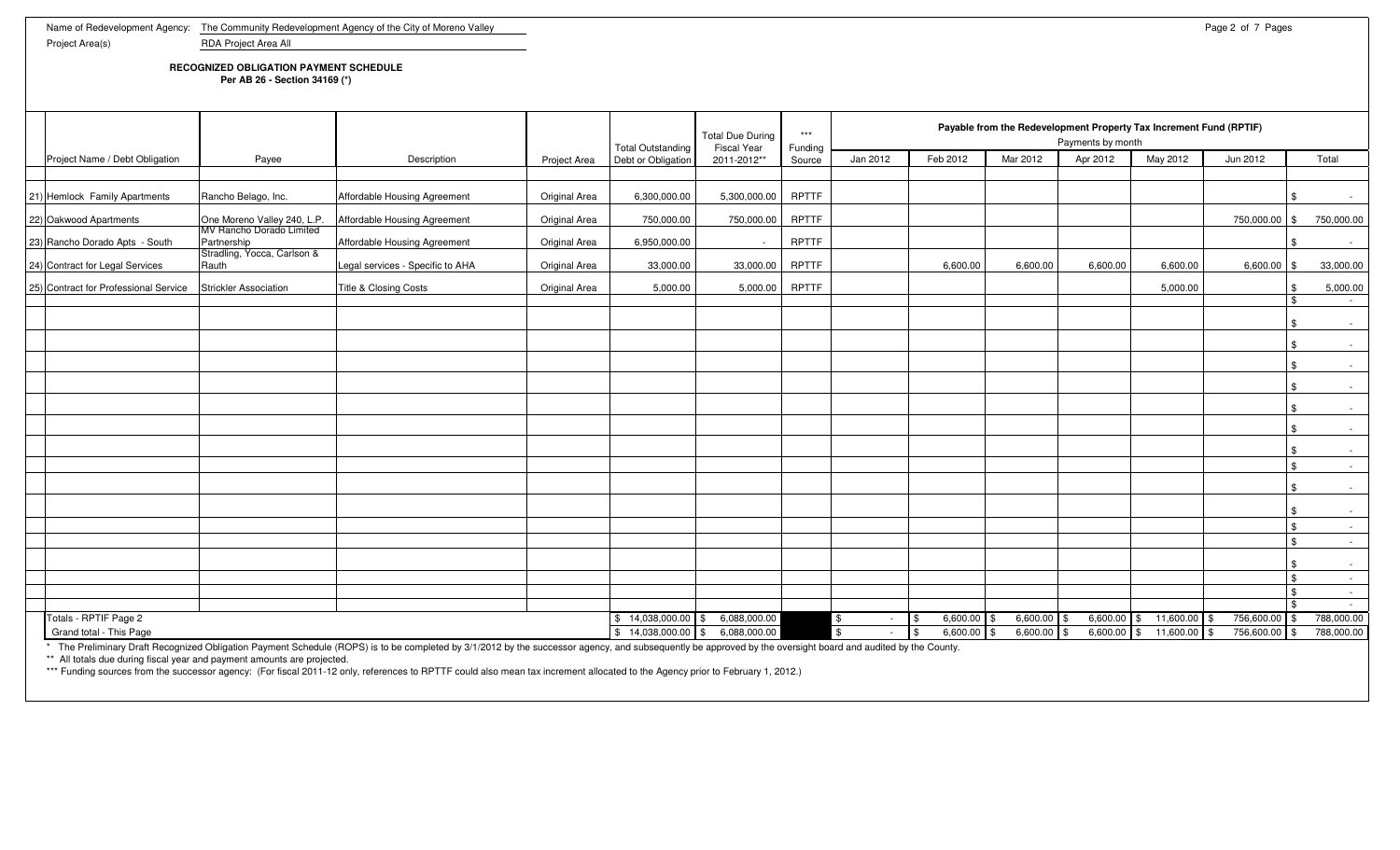**RECOGNIZED OBLIGATION PAYMENT SCHEDULE**

**Per AB 26 - Section 34169 (\*)**

|                   |                                                                        |                                             |                                                                                                                                                                                                              |                      | <b>Total Outstanding</b> | <b>Total Due During</b><br><b>Fiscal Year</b> | $***$<br>Funding | Payable from Other Revenue Sources<br>Payments by month |            |              |                              |           |                    |            |  |
|-------------------|------------------------------------------------------------------------|---------------------------------------------|--------------------------------------------------------------------------------------------------------------------------------------------------------------------------------------------------------------|----------------------|--------------------------|-----------------------------------------------|------------------|---------------------------------------------------------|------------|--------------|------------------------------|-----------|--------------------|------------|--|
|                   | Project Name / Debt Obligation                                         | Payee                                       | Description                                                                                                                                                                                                  | <b>Project Area</b>  | Debt or Obligation       | 2011-2012**                                   | Source           | Jan 2012                                                | Feb 2012   | Mar 2012     | Apr 2012                     | May 2012  | Jun 2012           | Total      |  |
|                   |                                                                        |                                             |                                                                                                                                                                                                              |                      |                          |                                               |                  |                                                         |            |              |                              |           |                    |            |  |
|                   | $\frac{1}{2}$ Day St/Eucalyptus                                        | KDM Meridian, Inc.                          | Capital Project Contract, CIP 80030                                                                                                                                                                          | Original Area        | 3,000.00                 | 3,000.00                                      | TI CAP           | 1,500.00                                                |            |              |                              |           | 1,500.00           | 3,000.00   |  |
| (2)               | CIP 80030                                                              | Gibbs, Giden, Locher, Turner                | Gas Tax Allocation (Required) Capital Project Contract, CIP 80030                                                                                                                                            | Original Area        | 7,500.00                 | 7,500.00                                      | TI CAP           | 3,750.00                                                |            |              |                              |           | 3,750.00           | 7,500.00   |  |
| 3)                |                                                                        | & Senet                                     | Capital Project Contract, CIP 80221                                                                                                                                                                          | Original Area        | 34.096.19                | 34.096.19                                     | TI CAP           | 5.000.00                                                | 15.000.00  | 7.000.00     | 7.096.19                     |           | $\sim$             | 34.096.19  |  |
| 4)                |                                                                        | Excel****                                   | Capital Project Contract. CIP 80221                                                                                                                                                                          | Original Area        | 50,000.00                | 50.000.00                                     | TI CAP           |                                                         | $\sim$     | 50,000.00    |                              | $\sim$    | $\sim$             | 50,000.00  |  |
|                   | 5) Sunnymead Blvd.                                                     | Harris & Assoc.****                         | Capital Project Contract. CIP 80221                                                                                                                                                                          | <b>Original Area</b> | 176,000.00               | 176.000.00                                    | TI CAP           | $\sim$                                                  | $\sim$     |              | $\sim$                       | $\sim$    | 176.000.00         | 176.000.00 |  |
|                   | $\overline{6)}$ CIP 80221                                              | City of Moreno Vallev                       | Project Management CIP 80221                                                                                                                                                                                 | Original Area        | 18,000.00                | 18,000.00                                     | TI CAP           | 3,000.00                                                | 3.000.00   | 3,000.00     | 3,000.00                     | 3.000.00  | 3,000.00           | 18,000.00  |  |
| $\left( 7\right)$ |                                                                        | <b>City Consultants</b>                     | Project Management CIP 80221                                                                                                                                                                                 | Original Area        | 6.000.00                 | 6,000.00                                      | TI CAP           | 1.000.00                                                | 1.000.00   | 1.000.00     | 1.000.00                     | 1.000.00  | 1.000.00           | 6,000.00   |  |
| 8)                |                                                                        | Gibbs, Giden, Locher, Turner<br>& Senet LLP | Additional Legal Fees - CIP 80221                                                                                                                                                                            | Original Area        | 74,700.00                | 74,700.00                                     | TI CAP           |                                                         |            |              |                              | 30,000.00 | 44,700.00          | 74,700.00  |  |
| 9)                |                                                                        | <b>DMC Design</b>                           | Contractual Services PO#40920 CIP 91724                                                                                                                                                                      | Original Area        | 14,790.84                | 14,790.84                                     | Bonds            | 3,697.71                                                | 3,697.71   | 3,697.71     | 3,697.71                     |           |                    | 14,790.84  |  |
| 10)               |                                                                        | AEI-CASC                                    | Contractual Services PO#35423 CIP 91724                                                                                                                                                                      | Original Area        | 5,006.61                 | 5,006.61                                      | Bonds            | 1,251.65                                                | 1,251.65   | 1,251.65     | 1,251.66                     |           |                    | 5,006.61   |  |
| 11)               |                                                                        | AEI-CASC                                    | Contractual Services PO#40288 CIP 91724                                                                                                                                                                      | Original Area        | 350.00                   | 350.00                                        | <b>Bonds</b>     | 87.50                                                   | 87.50      | 87.50        | 87.50                        |           |                    | 350.00     |  |
| 12)               | 13) Day Street/Alessandro Blvd<br>CIP 91724                            | Group Delta                                 | Contractual Services PO#39328 CIP 91724                                                                                                                                                                      | Original Area        | 11,579.00                | 11,579.00                                     | Bonds            | 2,894.75                                                | 2,894.75   | 2,894.75     | 2,894.75                     |           |                    | 11,579.00  |  |
|                   |                                                                        | <b>KDM Meridian</b>                         | Contractual Services PO#41865 CIP 91724                                                                                                                                                                      | Original Area        | 13,145.00                | 13,145.00                                     | Bonds            | 3,286.25                                                | 3,286.25   | 3,286.25     | 3,286.25                     |           |                    | 13,145.00  |  |
| 14)               |                                                                        | STI Inc.                                    | Contractual Services PO#41859 CIP 91724                                                                                                                                                                      | Original Area        | 240.760.71               | 240.760.71                                    | <b>Bonds</b>     | 60.190.17                                               | 60.190.18  | 60.190.18    | 60.190.18                    |           |                    | 240,760.71 |  |
| 15)               |                                                                        | Vali Cooper & Assoc                         | Contractual Services PO#39743 CIP 91724                                                                                                                                                                      | Original Area        | 10,400.00                | 10,400.00                                     | Bonds            | 2,600.00                                                | 2,600.00   | 2,600.00     | 2,600.00                     |           |                    | 10,400.00  |  |
| 16)               |                                                                        | James & Bertha Patterson                    | Contractual Services PO#42011 CIP 91724                                                                                                                                                                      | Original Area        | 19.884.00                | 19.884.00                                     | Bonds            | 4.971.00                                                | 4.971.00   | 4.971.00     | 4.971.00                     |           |                    | 19,884.00  |  |
| 17)               |                                                                        | Gibbs, Giden, Locher, Turner<br>& Senet     | Contractual Services PO#40924 CIP 91724                                                                                                                                                                      | Original Area        | 6,944.20                 | 6,944.20                                      | <b>Bonds</b>     | 1,736.05                                                | 1,736.05   | 1,736.05     | 1,736.05                     |           |                    | 6,944.20   |  |
| 18)               |                                                                        | City of Moreno Valley                       | Project Management CIP 91724                                                                                                                                                                                 | <b>Original Area</b> | 35.363.80                | 35,363.80                                     | <b>Bonds</b>     | 8.840.95                                                | 8.840.95   | 8.840.95     | 8.840.95                     |           |                    | 35.363.80  |  |
|                   | 19) Day Street/Alessandro Blvd<br>20) CIP 77922                        | Gibbs, Giden, Locher, Turner<br>& Senet     | Contractual Services PO# 42123 CIP<br>77922                                                                                                                                                                  | Original Area        | 20,000.00                | 20,000.00                                     | TI CAP           | 5,000.00                                                | 5,000.00   | 5,000.00     | 5,000.00                     |           |                    | 20,000.00  |  |
|                   |                                                                        | City of Moreno Valley                       | Project Management CIP 77922                                                                                                                                                                                 | Original Area        | 5.000.00                 | 5,000.00                                      | TI CAP           | 1,250.00                                                | 1.250.00   | 1.250.00     | 1.250.00                     |           |                    | 5,000.00   |  |
|                   | Totals - Bonds                                                         |                                             |                                                                                                                                                                                                              |                      | 752,520.35               | 752,520.35                                    |                  | 110,056.03<br>\$.                                       | 114,806.04 | \$156,806.04 | \$106,902.24                 | 34,000.00 | 229,950.00         | 752,520.35 |  |
|                   | Grand total - This Page                                                |                                             |                                                                                                                                                                                                              |                      | 752,520.35               | 752,520.35                                    |                  | 110,056.03                                              | 114,806.04 |              | \$156,806.04 \$106,902.24 \$ | 34,000.00 | 229,950.00<br>- \$ | 752,520.35 |  |
|                   | ** All total due during fiscal year and payment amounts are projected. |                                             | * The Preliminary Draft Recognized Obligation Payment Schedule (ROPS) is to be completed by 3/1/2012 by the successor agency, and subsequently be approved by the oversight board and audited by the County. |                      |                          |                                               |                  |                                                         |            |              |                              |           |                    |            |  |

\*\*\* Funding sources from the successor agency: (For fiscal 2011-12 only, references to RPTTF could also mean tax increment allocated to the Agency prior to February 1, 2012.)

\*\*\*\* Pending Litigation TBD - To be determined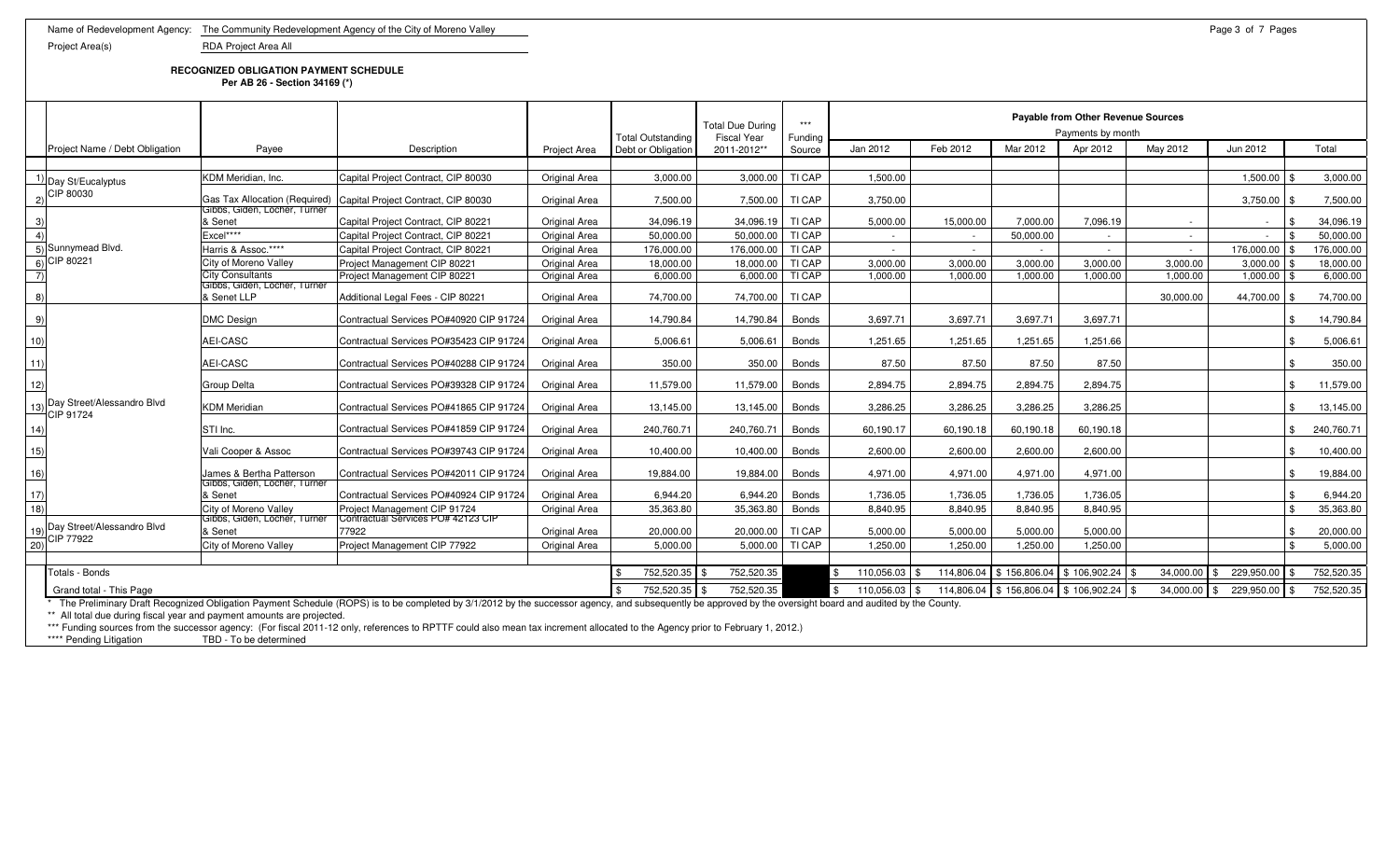**RECOGNIZED OBLIGATION PAYMENT SCHEDULE**

**Per AB 26 - Section 34169 (\*)**

| Jan 2012<br>Feb 2012<br>May 2012<br>Jun 2012<br>Project Name / Debt Obligation<br>Mar 2012<br>Apr 2012<br>Total<br>Payee<br>Description<br>Debt or Obligation<br>2011-2012**<br>Project Area<br>Source<br>$\frac{21}{22}$<br><b>VA Consulting</b><br>Capital Project Contract, CIP 91725<br>13,500.00<br>2,250.00<br>2,250.00<br>2,250.00<br>2,250.00<br>2,250.00<br>$2,250.00$ \$<br>Original Area<br>13,500.00<br><b>Bonds</b><br>57,300.00<br>57,300.00<br>9,550.00<br>9,550.00<br>9,550.00<br>9,550.00<br>9,550.00<br>9,550.00<br>City of Moreno Valley<br>Project Management CIP 91725<br>Original Area<br><b>Bonds</b><br>$\begin{array}{l} \underline{23)} \text{Auto Mail S} \\ \underline{24)} \text{CIP 91725} \\ \underline{25)} \\ \underline{26)} \\ \underline{27)} \end{array}$<br>14,900.00<br>14,900.00<br>3,725.00<br>3,725.00<br>3,725.00<br>$3,725.00$ \$<br>VA Consulting Inc.<br>Capital Project Contract, CIP 91725<br>Original Area<br><b>Bonds</b><br>Auto Mall Street Upgrades<br>4,725.00<br>4.725.00<br>United Inspection (Geotech)<br>Capital Project Contract, CIP 91725<br>Original Area<br><b>Bonds</b><br>1,181.25<br>1,181.25<br>1.181.25<br>1.181.25<br>4,950.00<br>Capital Project Contract, CIP 91725<br>4.950.00<br>1,237.50<br>1,237.50<br>1,237.50<br>1,237.50 \$<br>VA Consulting Inc. (Survey)<br>Original Area<br><b>Bonds</b><br>SME&C (Contractor)<br><b>Bonds</b><br>124,160.43<br>Capital Project Contract, CIP 91725<br>496,641.95<br>496,641.95<br>124,160.43<br>124,160.43<br>124,160.43<br>Original Area<br>Gas Tax Allocation (Required) Capital Project Contract, CIP 91725<br>19,000.00<br>19,000.00<br><b>Bonds</b><br>2,000.00<br>2.000.00<br>3,750.00<br>3,750.00<br>3,750.00<br>3,750.00 \$<br>Original Area<br>28)<br>Lim & Nascimento Engineering Contractual Services PO#35828 CIP 91726<br>Original Area<br>62.521.73<br>62,521.73<br><b>Bonds</b><br>20.840.58<br>20.840.58<br>20,840.57<br>0.00<br>0.00<br>0.00<br>29)<br>Ninyo & Moore Geotech<br>Contractual Services PO#41060 CIP 91726<br>1,064.83<br>0.00<br>0.00<br>Original Area<br>3,194.50<br>3,194.50<br><b>Bonds</b><br>1.064.83<br>1,064.84<br>0.00<br>0.00<br>$\frac{30}{31}$<br>Guida Surveving<br>Contractual Services PO#40163 CIP 91726<br><b>Original Area</b><br>906.00<br>906.00<br><b>Bonds</b><br>906.00<br>0.00<br>0.00<br>0.00<br>$0.00$ \ \$<br>Indian Basin, Appurtenant<br>45,000.00<br>20,000.00<br>5,000.00<br>5,000.00<br>5,000.00<br>5,000.00<br>0.00<br>0.00<br>20,000.00<br>City of Moreno Valley<br>Project Management CIP 91726<br>Original Area<br><b>Bonds</b><br>CIP 91726<br>32)<br><b>City Consultants</b><br>Project Management CIP 91726<br>0.00<br>0.00<br>0.00<br>0.00<br>Original Area<br>1,000.00<br>1,000.00<br><b>Bonds</b><br>1,000.00<br>0.00<br>33)<br>Hillcrest Contracting, Inc.<br>Contractual Services PO#41587 CIP 91726<br>Original Area<br>15,078.96<br>15,078.96<br>5.026.32<br>5.026.32<br>5.026.32<br><b>Bonds</b><br>Federal Emergency Mgmt.<br>Capital Projects Contract-CIP<br>34)<br>Environmental Fees - CIP 91726<br><b>Bonds</b><br>Original Area<br>3,000.00<br>3,000.00<br>3,000.00<br>Agency<br>35)<br><b>EMWD</b><br>43,720.48<br>43,720.48<br>43,720.48<br>Cost-sharing agreement Reconciliation<br>Original Area<br><b>Bonds</b><br>\$<br>36)<br>Capital Project Contract, CIP 91727<br><b>AEI-CASC Engineering</b><br>62.424.79<br>62,424.79<br>10.404.13<br>10.404.14<br>10.404.13<br>10,404.13<br>10.404.13<br>Original Area<br><b>Bonds</b><br>10.404.13<br>Ironwood Ave-Day St/Barclay Dr<br>37) CIP 91727<br>Project Management CIP 91727<br>Original Area<br>30,000.00<br>5,000.00<br>5,000.00<br>5,000.00<br>City of Moreno Valley<br>30,000.00<br><b>Bonds</b><br>5,000.00<br>5,000.00<br>5,000.00<br>Secure title reports for ROW dedication CIP<br>38)<br>91727<br>1.500.00<br>1.500.00<br>1,500.00<br>City of Moreno Valley<br>Original Area<br>1.500.00<br><b>Bonds</b><br>$\mathcal{L}$<br>Construction Contractor,<br>39)<br>Surveyor, Geo-tech Consultant Capital Project Contract CIP 91727<br>Original Area<br>525,400.00<br>262,700.00<br><b>Bonds</b><br>262,700.00 \$<br>262,700.00<br>$\frac{40}{41}$<br>$\frac{41}{42}$<br>Singer & Coffin, APC<br>egal Services CIP 91728<br>2,000.00<br>2,000.00<br><b>Bonds</b><br>333.33<br>333.33<br>333.33<br>333.33<br>333.33<br>333.35<br>Original Area<br>Parsons Transportation<br>Contractual Services CIP 91728<br><b>Bonds</b><br>25.000.00<br>Original Area<br>25,000.00<br>25,000.00<br>25.000.00<br>Project Management CIP 91728<br>2,000.00<br>2,000.00<br>333.33<br>333.33<br>333.33<br>333.33<br>333.33<br>333.35<br><b>Bonds</b><br>2,000.00<br><b>City Consultants</b><br>Original Area<br>Cont Svcs for dev of Corridor Master Plan<br>$\frac{(43)}{(44)}$ CIP 91728<br>45)<br>46)<br>47)<br>48)<br>CIP 91728<br>25.000.00<br>Caltrans<br>25.000.00<br><b>Bonds</b><br>25.000.00<br>Original Area<br>Utility relocation CIP 91728<br>City of Moreno Valley<br>83.642.62<br>83.642.62<br><b>Bonds</b><br>83.642.62<br>Original Area<br>Project Management CIP 91728<br>145,000.00<br>145,000.00<br><b>Bonds</b><br>24,166.67<br>24,166.67<br>24,166.67<br>24.166.67<br>24,166.67<br>24,166.65<br>145.000.00<br>City of Moreno Valley<br>Original Area<br>Caltrans<br>Source Inspection CIP 91728<br>50.000.00<br>50.000.00<br><b>Bonds</b><br>50.000.00<br>50.000.00<br><b>Original Area</b><br>Caltrans<br>State-furnished Materials CIP 91728<br>50,000.00<br>50,000.00<br><b>Bonds</b><br>50,000.00<br>Original Area<br>Caltrans<br>Construction Zone Enfrcemnt CIP 91728<br>50,000.00<br>50,000.00<br><b>Bonds</b><br>50,000.00<br>50,000.00<br>Original Area<br>269,523.3<br>\$1,549,705.80<br>1,837,406.03<br>1,549,706.03<br>171,517.81<br>88,969.20<br>234,812.12<br>186,091.64<br>598,791.66<br>Totals - Bonds<br>1,837,406.03<br>1,549,706.03<br>171,517.81<br>88,969.20<br>269,523.37<br>234,812.12<br>598.791.66<br>Grand total - This Page<br>186.091.64<br>* The Preliminary Draft Recognized Obligation Payment Schedule (ROPS) is to be completed by 3/1/2012 by the successor agency and subsequently be approved by the oversight board and audited by the County |  |  |  | <b>Total Outstanding</b> | <b>Total Due During</b><br><b>Fiscal Year</b> | $\star\star\star$<br>Funding |  | Payable from Other Revenue Sources<br>Payments by month |  |                |
|-----------------------------------------------------------------------------------------------------------------------------------------------------------------------------------------------------------------------------------------------------------------------------------------------------------------------------------------------------------------------------------------------------------------------------------------------------------------------------------------------------------------------------------------------------------------------------------------------------------------------------------------------------------------------------------------------------------------------------------------------------------------------------------------------------------------------------------------------------------------------------------------------------------------------------------------------------------------------------------------------------------------------------------------------------------------------------------------------------------------------------------------------------------------------------------------------------------------------------------------------------------------------------------------------------------------------------------------------------------------------------------------------------------------------------------------------------------------------------------------------------------------------------------------------------------------------------------------------------------------------------------------------------------------------------------------------------------------------------------------------------------------------------------------------------------------------------------------------------------------------------------------------------------------------------------------------------------------------------------------------------------------------------------------------------------------------------------------------------------------------------------------------------------------------------------------------------------------------------------------------------------------------------------------------------------------------------------------------------------------------------------------------------------------------------------------------------------------------------------------------------------------------------------------------------------------------------------------------------------------------------------------------------------------------------------------------------------------------------------------------------------------------------------------------------------------------------------------------------------------------------------------------------------------------------------------------------------------------------------------------------------------------------------------------------------------------------------------------------------------------------------------------------------------------------------------------------------------------------------------------------------------------------------------------------------------------------------------------------------------------------------------------------------------------------------------------------------------------------------------------------------------------------------------------------------------------------------------------------------------------------------------------------------------------------------------------------------------------------------------------------------------------------------------------------------------------------------------------------------------------------------------------------------------------------------------------------------------------------------------------------------------------------------------------------------------------------------------------------------------------------------------------------------------------------------------------------------------------------------------------------------------------------------------------------------------------------------------------------------------------------------------------------------------------------------------------------------------------------------------------------------------------------------------------------------------------------------------------------------------------------------------------------------------------------------------------------------------------------------------------------------------------------------------------------------------------------------------------------------------------------------------------------------------------------------------------------------------------------------------------------------------------------------------------------------------------------------------------------------------------------------------------------------------------------------------------------------------------------------------------------------------------------------------------------------------------------------------------------------------------------------------------------------------------------------------------------------------------------------------------------------------------------------------------------------------------------------------------------------------------------------------------------------------------------------------------------------------------------------------------------------------------------------------------------------------------------------------------------------------------------------------------------------------------------------------------------------------------------------------------------------------------------------------------------------------------------------------------------------------------------------------------------------------------------------------------------------------------------------------------------------|--|--|--|--------------------------|-----------------------------------------------|------------------------------|--|---------------------------------------------------------|--|----------------|
|                                                                                                                                                                                                                                                                                                                                                                                                                                                                                                                                                                                                                                                                                                                                                                                                                                                                                                                                                                                                                                                                                                                                                                                                                                                                                                                                                                                                                                                                                                                                                                                                                                                                                                                                                                                                                                                                                                                                                                                                                                                                                                                                                                                                                                                                                                                                                                                                                                                                                                                                                                                                                                                                                                                                                                                                                                                                                                                                                                                                                                                                                                                                                                                                                                                                                                                                                                                                                                                                                                                                                                                                                                                                                                                                                                                                                                                                                                                                                                                                                                                                                                                                                                                                                                                                                                                                                                                                                                                                                                                                                                                                                                                                                                                                                                                                                                                                                                                                                                                                                                                                                                                                                                                                                                                                                                                                                                                                                                                                                                                                                                                                                                                                                                                                                                                                                                                                                                                                                                                                                                                                                                                                                                                                                                                           |  |  |  |                          |                                               |                              |  |                                                         |  |                |
|                                                                                                                                                                                                                                                                                                                                                                                                                                                                                                                                                                                                                                                                                                                                                                                                                                                                                                                                                                                                                                                                                                                                                                                                                                                                                                                                                                                                                                                                                                                                                                                                                                                                                                                                                                                                                                                                                                                                                                                                                                                                                                                                                                                                                                                                                                                                                                                                                                                                                                                                                                                                                                                                                                                                                                                                                                                                                                                                                                                                                                                                                                                                                                                                                                                                                                                                                                                                                                                                                                                                                                                                                                                                                                                                                                                                                                                                                                                                                                                                                                                                                                                                                                                                                                                                                                                                                                                                                                                                                                                                                                                                                                                                                                                                                                                                                                                                                                                                                                                                                                                                                                                                                                                                                                                                                                                                                                                                                                                                                                                                                                                                                                                                                                                                                                                                                                                                                                                                                                                                                                                                                                                                                                                                                                                           |  |  |  |                          |                                               |                              |  |                                                         |  |                |
|                                                                                                                                                                                                                                                                                                                                                                                                                                                                                                                                                                                                                                                                                                                                                                                                                                                                                                                                                                                                                                                                                                                                                                                                                                                                                                                                                                                                                                                                                                                                                                                                                                                                                                                                                                                                                                                                                                                                                                                                                                                                                                                                                                                                                                                                                                                                                                                                                                                                                                                                                                                                                                                                                                                                                                                                                                                                                                                                                                                                                                                                                                                                                                                                                                                                                                                                                                                                                                                                                                                                                                                                                                                                                                                                                                                                                                                                                                                                                                                                                                                                                                                                                                                                                                                                                                                                                                                                                                                                                                                                                                                                                                                                                                                                                                                                                                                                                                                                                                                                                                                                                                                                                                                                                                                                                                                                                                                                                                                                                                                                                                                                                                                                                                                                                                                                                                                                                                                                                                                                                                                                                                                                                                                                                                                           |  |  |  |                          |                                               |                              |  |                                                         |  | 13,500.00      |
|                                                                                                                                                                                                                                                                                                                                                                                                                                                                                                                                                                                                                                                                                                                                                                                                                                                                                                                                                                                                                                                                                                                                                                                                                                                                                                                                                                                                                                                                                                                                                                                                                                                                                                                                                                                                                                                                                                                                                                                                                                                                                                                                                                                                                                                                                                                                                                                                                                                                                                                                                                                                                                                                                                                                                                                                                                                                                                                                                                                                                                                                                                                                                                                                                                                                                                                                                                                                                                                                                                                                                                                                                                                                                                                                                                                                                                                                                                                                                                                                                                                                                                                                                                                                                                                                                                                                                                                                                                                                                                                                                                                                                                                                                                                                                                                                                                                                                                                                                                                                                                                                                                                                                                                                                                                                                                                                                                                                                                                                                                                                                                                                                                                                                                                                                                                                                                                                                                                                                                                                                                                                                                                                                                                                                                                           |  |  |  |                          |                                               |                              |  |                                                         |  | 57,300.00      |
|                                                                                                                                                                                                                                                                                                                                                                                                                                                                                                                                                                                                                                                                                                                                                                                                                                                                                                                                                                                                                                                                                                                                                                                                                                                                                                                                                                                                                                                                                                                                                                                                                                                                                                                                                                                                                                                                                                                                                                                                                                                                                                                                                                                                                                                                                                                                                                                                                                                                                                                                                                                                                                                                                                                                                                                                                                                                                                                                                                                                                                                                                                                                                                                                                                                                                                                                                                                                                                                                                                                                                                                                                                                                                                                                                                                                                                                                                                                                                                                                                                                                                                                                                                                                                                                                                                                                                                                                                                                                                                                                                                                                                                                                                                                                                                                                                                                                                                                                                                                                                                                                                                                                                                                                                                                                                                                                                                                                                                                                                                                                                                                                                                                                                                                                                                                                                                                                                                                                                                                                                                                                                                                                                                                                                                                           |  |  |  |                          |                                               |                              |  |                                                         |  | 14,900.00      |
|                                                                                                                                                                                                                                                                                                                                                                                                                                                                                                                                                                                                                                                                                                                                                                                                                                                                                                                                                                                                                                                                                                                                                                                                                                                                                                                                                                                                                                                                                                                                                                                                                                                                                                                                                                                                                                                                                                                                                                                                                                                                                                                                                                                                                                                                                                                                                                                                                                                                                                                                                                                                                                                                                                                                                                                                                                                                                                                                                                                                                                                                                                                                                                                                                                                                                                                                                                                                                                                                                                                                                                                                                                                                                                                                                                                                                                                                                                                                                                                                                                                                                                                                                                                                                                                                                                                                                                                                                                                                                                                                                                                                                                                                                                                                                                                                                                                                                                                                                                                                                                                                                                                                                                                                                                                                                                                                                                                                                                                                                                                                                                                                                                                                                                                                                                                                                                                                                                                                                                                                                                                                                                                                                                                                                                                           |  |  |  |                          |                                               |                              |  |                                                         |  | 4,725.00       |
|                                                                                                                                                                                                                                                                                                                                                                                                                                                                                                                                                                                                                                                                                                                                                                                                                                                                                                                                                                                                                                                                                                                                                                                                                                                                                                                                                                                                                                                                                                                                                                                                                                                                                                                                                                                                                                                                                                                                                                                                                                                                                                                                                                                                                                                                                                                                                                                                                                                                                                                                                                                                                                                                                                                                                                                                                                                                                                                                                                                                                                                                                                                                                                                                                                                                                                                                                                                                                                                                                                                                                                                                                                                                                                                                                                                                                                                                                                                                                                                                                                                                                                                                                                                                                                                                                                                                                                                                                                                                                                                                                                                                                                                                                                                                                                                                                                                                                                                                                                                                                                                                                                                                                                                                                                                                                                                                                                                                                                                                                                                                                                                                                                                                                                                                                                                                                                                                                                                                                                                                                                                                                                                                                                                                                                                           |  |  |  |                          |                                               |                              |  |                                                         |  | 4,950.00       |
|                                                                                                                                                                                                                                                                                                                                                                                                                                                                                                                                                                                                                                                                                                                                                                                                                                                                                                                                                                                                                                                                                                                                                                                                                                                                                                                                                                                                                                                                                                                                                                                                                                                                                                                                                                                                                                                                                                                                                                                                                                                                                                                                                                                                                                                                                                                                                                                                                                                                                                                                                                                                                                                                                                                                                                                                                                                                                                                                                                                                                                                                                                                                                                                                                                                                                                                                                                                                                                                                                                                                                                                                                                                                                                                                                                                                                                                                                                                                                                                                                                                                                                                                                                                                                                                                                                                                                                                                                                                                                                                                                                                                                                                                                                                                                                                                                                                                                                                                                                                                                                                                                                                                                                                                                                                                                                                                                                                                                                                                                                                                                                                                                                                                                                                                                                                                                                                                                                                                                                                                                                                                                                                                                                                                                                                           |  |  |  |                          |                                               |                              |  |                                                         |  | 496,641.72     |
|                                                                                                                                                                                                                                                                                                                                                                                                                                                                                                                                                                                                                                                                                                                                                                                                                                                                                                                                                                                                                                                                                                                                                                                                                                                                                                                                                                                                                                                                                                                                                                                                                                                                                                                                                                                                                                                                                                                                                                                                                                                                                                                                                                                                                                                                                                                                                                                                                                                                                                                                                                                                                                                                                                                                                                                                                                                                                                                                                                                                                                                                                                                                                                                                                                                                                                                                                                                                                                                                                                                                                                                                                                                                                                                                                                                                                                                                                                                                                                                                                                                                                                                                                                                                                                                                                                                                                                                                                                                                                                                                                                                                                                                                                                                                                                                                                                                                                                                                                                                                                                                                                                                                                                                                                                                                                                                                                                                                                                                                                                                                                                                                                                                                                                                                                                                                                                                                                                                                                                                                                                                                                                                                                                                                                                                           |  |  |  |                          |                                               |                              |  |                                                         |  | 19.000.00      |
|                                                                                                                                                                                                                                                                                                                                                                                                                                                                                                                                                                                                                                                                                                                                                                                                                                                                                                                                                                                                                                                                                                                                                                                                                                                                                                                                                                                                                                                                                                                                                                                                                                                                                                                                                                                                                                                                                                                                                                                                                                                                                                                                                                                                                                                                                                                                                                                                                                                                                                                                                                                                                                                                                                                                                                                                                                                                                                                                                                                                                                                                                                                                                                                                                                                                                                                                                                                                                                                                                                                                                                                                                                                                                                                                                                                                                                                                                                                                                                                                                                                                                                                                                                                                                                                                                                                                                                                                                                                                                                                                                                                                                                                                                                                                                                                                                                                                                                                                                                                                                                                                                                                                                                                                                                                                                                                                                                                                                                                                                                                                                                                                                                                                                                                                                                                                                                                                                                                                                                                                                                                                                                                                                                                                                                                           |  |  |  |                          |                                               |                              |  |                                                         |  | 62,521.73      |
|                                                                                                                                                                                                                                                                                                                                                                                                                                                                                                                                                                                                                                                                                                                                                                                                                                                                                                                                                                                                                                                                                                                                                                                                                                                                                                                                                                                                                                                                                                                                                                                                                                                                                                                                                                                                                                                                                                                                                                                                                                                                                                                                                                                                                                                                                                                                                                                                                                                                                                                                                                                                                                                                                                                                                                                                                                                                                                                                                                                                                                                                                                                                                                                                                                                                                                                                                                                                                                                                                                                                                                                                                                                                                                                                                                                                                                                                                                                                                                                                                                                                                                                                                                                                                                                                                                                                                                                                                                                                                                                                                                                                                                                                                                                                                                                                                                                                                                                                                                                                                                                                                                                                                                                                                                                                                                                                                                                                                                                                                                                                                                                                                                                                                                                                                                                                                                                                                                                                                                                                                                                                                                                                                                                                                                                           |  |  |  |                          |                                               |                              |  |                                                         |  | 3,194.50       |
|                                                                                                                                                                                                                                                                                                                                                                                                                                                                                                                                                                                                                                                                                                                                                                                                                                                                                                                                                                                                                                                                                                                                                                                                                                                                                                                                                                                                                                                                                                                                                                                                                                                                                                                                                                                                                                                                                                                                                                                                                                                                                                                                                                                                                                                                                                                                                                                                                                                                                                                                                                                                                                                                                                                                                                                                                                                                                                                                                                                                                                                                                                                                                                                                                                                                                                                                                                                                                                                                                                                                                                                                                                                                                                                                                                                                                                                                                                                                                                                                                                                                                                                                                                                                                                                                                                                                                                                                                                                                                                                                                                                                                                                                                                                                                                                                                                                                                                                                                                                                                                                                                                                                                                                                                                                                                                                                                                                                                                                                                                                                                                                                                                                                                                                                                                                                                                                                                                                                                                                                                                                                                                                                                                                                                                                           |  |  |  |                          |                                               |                              |  |                                                         |  | 906.00         |
|                                                                                                                                                                                                                                                                                                                                                                                                                                                                                                                                                                                                                                                                                                                                                                                                                                                                                                                                                                                                                                                                                                                                                                                                                                                                                                                                                                                                                                                                                                                                                                                                                                                                                                                                                                                                                                                                                                                                                                                                                                                                                                                                                                                                                                                                                                                                                                                                                                                                                                                                                                                                                                                                                                                                                                                                                                                                                                                                                                                                                                                                                                                                                                                                                                                                                                                                                                                                                                                                                                                                                                                                                                                                                                                                                                                                                                                                                                                                                                                                                                                                                                                                                                                                                                                                                                                                                                                                                                                                                                                                                                                                                                                                                                                                                                                                                                                                                                                                                                                                                                                                                                                                                                                                                                                                                                                                                                                                                                                                                                                                                                                                                                                                                                                                                                                                                                                                                                                                                                                                                                                                                                                                                                                                                                                           |  |  |  |                          |                                               |                              |  |                                                         |  |                |
|                                                                                                                                                                                                                                                                                                                                                                                                                                                                                                                                                                                                                                                                                                                                                                                                                                                                                                                                                                                                                                                                                                                                                                                                                                                                                                                                                                                                                                                                                                                                                                                                                                                                                                                                                                                                                                                                                                                                                                                                                                                                                                                                                                                                                                                                                                                                                                                                                                                                                                                                                                                                                                                                                                                                                                                                                                                                                                                                                                                                                                                                                                                                                                                                                                                                                                                                                                                                                                                                                                                                                                                                                                                                                                                                                                                                                                                                                                                                                                                                                                                                                                                                                                                                                                                                                                                                                                                                                                                                                                                                                                                                                                                                                                                                                                                                                                                                                                                                                                                                                                                                                                                                                                                                                                                                                                                                                                                                                                                                                                                                                                                                                                                                                                                                                                                                                                                                                                                                                                                                                                                                                                                                                                                                                                                           |  |  |  |                          |                                               |                              |  |                                                         |  | 1,000.00       |
|                                                                                                                                                                                                                                                                                                                                                                                                                                                                                                                                                                                                                                                                                                                                                                                                                                                                                                                                                                                                                                                                                                                                                                                                                                                                                                                                                                                                                                                                                                                                                                                                                                                                                                                                                                                                                                                                                                                                                                                                                                                                                                                                                                                                                                                                                                                                                                                                                                                                                                                                                                                                                                                                                                                                                                                                                                                                                                                                                                                                                                                                                                                                                                                                                                                                                                                                                                                                                                                                                                                                                                                                                                                                                                                                                                                                                                                                                                                                                                                                                                                                                                                                                                                                                                                                                                                                                                                                                                                                                                                                                                                                                                                                                                                                                                                                                                                                                                                                                                                                                                                                                                                                                                                                                                                                                                                                                                                                                                                                                                                                                                                                                                                                                                                                                                                                                                                                                                                                                                                                                                                                                                                                                                                                                                                           |  |  |  |                          |                                               |                              |  |                                                         |  | 15,078.96      |
|                                                                                                                                                                                                                                                                                                                                                                                                                                                                                                                                                                                                                                                                                                                                                                                                                                                                                                                                                                                                                                                                                                                                                                                                                                                                                                                                                                                                                                                                                                                                                                                                                                                                                                                                                                                                                                                                                                                                                                                                                                                                                                                                                                                                                                                                                                                                                                                                                                                                                                                                                                                                                                                                                                                                                                                                                                                                                                                                                                                                                                                                                                                                                                                                                                                                                                                                                                                                                                                                                                                                                                                                                                                                                                                                                                                                                                                                                                                                                                                                                                                                                                                                                                                                                                                                                                                                                                                                                                                                                                                                                                                                                                                                                                                                                                                                                                                                                                                                                                                                                                                                                                                                                                                                                                                                                                                                                                                                                                                                                                                                                                                                                                                                                                                                                                                                                                                                                                                                                                                                                                                                                                                                                                                                                                                           |  |  |  |                          |                                               |                              |  |                                                         |  | 3,000.00       |
|                                                                                                                                                                                                                                                                                                                                                                                                                                                                                                                                                                                                                                                                                                                                                                                                                                                                                                                                                                                                                                                                                                                                                                                                                                                                                                                                                                                                                                                                                                                                                                                                                                                                                                                                                                                                                                                                                                                                                                                                                                                                                                                                                                                                                                                                                                                                                                                                                                                                                                                                                                                                                                                                                                                                                                                                                                                                                                                                                                                                                                                                                                                                                                                                                                                                                                                                                                                                                                                                                                                                                                                                                                                                                                                                                                                                                                                                                                                                                                                                                                                                                                                                                                                                                                                                                                                                                                                                                                                                                                                                                                                                                                                                                                                                                                                                                                                                                                                                                                                                                                                                                                                                                                                                                                                                                                                                                                                                                                                                                                                                                                                                                                                                                                                                                                                                                                                                                                                                                                                                                                                                                                                                                                                                                                                           |  |  |  |                          |                                               |                              |  |                                                         |  | 43,720.48      |
|                                                                                                                                                                                                                                                                                                                                                                                                                                                                                                                                                                                                                                                                                                                                                                                                                                                                                                                                                                                                                                                                                                                                                                                                                                                                                                                                                                                                                                                                                                                                                                                                                                                                                                                                                                                                                                                                                                                                                                                                                                                                                                                                                                                                                                                                                                                                                                                                                                                                                                                                                                                                                                                                                                                                                                                                                                                                                                                                                                                                                                                                                                                                                                                                                                                                                                                                                                                                                                                                                                                                                                                                                                                                                                                                                                                                                                                                                                                                                                                                                                                                                                                                                                                                                                                                                                                                                                                                                                                                                                                                                                                                                                                                                                                                                                                                                                                                                                                                                                                                                                                                                                                                                                                                                                                                                                                                                                                                                                                                                                                                                                                                                                                                                                                                                                                                                                                                                                                                                                                                                                                                                                                                                                                                                                                           |  |  |  |                          |                                               |                              |  |                                                         |  | 62,424.79      |
|                                                                                                                                                                                                                                                                                                                                                                                                                                                                                                                                                                                                                                                                                                                                                                                                                                                                                                                                                                                                                                                                                                                                                                                                                                                                                                                                                                                                                                                                                                                                                                                                                                                                                                                                                                                                                                                                                                                                                                                                                                                                                                                                                                                                                                                                                                                                                                                                                                                                                                                                                                                                                                                                                                                                                                                                                                                                                                                                                                                                                                                                                                                                                                                                                                                                                                                                                                                                                                                                                                                                                                                                                                                                                                                                                                                                                                                                                                                                                                                                                                                                                                                                                                                                                                                                                                                                                                                                                                                                                                                                                                                                                                                                                                                                                                                                                                                                                                                                                                                                                                                                                                                                                                                                                                                                                                                                                                                                                                                                                                                                                                                                                                                                                                                                                                                                                                                                                                                                                                                                                                                                                                                                                                                                                                                           |  |  |  |                          |                                               |                              |  |                                                         |  | 30,000.00      |
|                                                                                                                                                                                                                                                                                                                                                                                                                                                                                                                                                                                                                                                                                                                                                                                                                                                                                                                                                                                                                                                                                                                                                                                                                                                                                                                                                                                                                                                                                                                                                                                                                                                                                                                                                                                                                                                                                                                                                                                                                                                                                                                                                                                                                                                                                                                                                                                                                                                                                                                                                                                                                                                                                                                                                                                                                                                                                                                                                                                                                                                                                                                                                                                                                                                                                                                                                                                                                                                                                                                                                                                                                                                                                                                                                                                                                                                                                                                                                                                                                                                                                                                                                                                                                                                                                                                                                                                                                                                                                                                                                                                                                                                                                                                                                                                                                                                                                                                                                                                                                                                                                                                                                                                                                                                                                                                                                                                                                                                                                                                                                                                                                                                                                                                                                                                                                                                                                                                                                                                                                                                                                                                                                                                                                                                           |  |  |  |                          |                                               |                              |  |                                                         |  |                |
|                                                                                                                                                                                                                                                                                                                                                                                                                                                                                                                                                                                                                                                                                                                                                                                                                                                                                                                                                                                                                                                                                                                                                                                                                                                                                                                                                                                                                                                                                                                                                                                                                                                                                                                                                                                                                                                                                                                                                                                                                                                                                                                                                                                                                                                                                                                                                                                                                                                                                                                                                                                                                                                                                                                                                                                                                                                                                                                                                                                                                                                                                                                                                                                                                                                                                                                                                                                                                                                                                                                                                                                                                                                                                                                                                                                                                                                                                                                                                                                                                                                                                                                                                                                                                                                                                                                                                                                                                                                                                                                                                                                                                                                                                                                                                                                                                                                                                                                                                                                                                                                                                                                                                                                                                                                                                                                                                                                                                                                                                                                                                                                                                                                                                                                                                                                                                                                                                                                                                                                                                                                                                                                                                                                                                                                           |  |  |  |                          |                                               |                              |  |                                                         |  |                |
|                                                                                                                                                                                                                                                                                                                                                                                                                                                                                                                                                                                                                                                                                                                                                                                                                                                                                                                                                                                                                                                                                                                                                                                                                                                                                                                                                                                                                                                                                                                                                                                                                                                                                                                                                                                                                                                                                                                                                                                                                                                                                                                                                                                                                                                                                                                                                                                                                                                                                                                                                                                                                                                                                                                                                                                                                                                                                                                                                                                                                                                                                                                                                                                                                                                                                                                                                                                                                                                                                                                                                                                                                                                                                                                                                                                                                                                                                                                                                                                                                                                                                                                                                                                                                                                                                                                                                                                                                                                                                                                                                                                                                                                                                                                                                                                                                                                                                                                                                                                                                                                                                                                                                                                                                                                                                                                                                                                                                                                                                                                                                                                                                                                                                                                                                                                                                                                                                                                                                                                                                                                                                                                                                                                                                                                           |  |  |  |                          |                                               |                              |  |                                                         |  |                |
|                                                                                                                                                                                                                                                                                                                                                                                                                                                                                                                                                                                                                                                                                                                                                                                                                                                                                                                                                                                                                                                                                                                                                                                                                                                                                                                                                                                                                                                                                                                                                                                                                                                                                                                                                                                                                                                                                                                                                                                                                                                                                                                                                                                                                                                                                                                                                                                                                                                                                                                                                                                                                                                                                                                                                                                                                                                                                                                                                                                                                                                                                                                                                                                                                                                                                                                                                                                                                                                                                                                                                                                                                                                                                                                                                                                                                                                                                                                                                                                                                                                                                                                                                                                                                                                                                                                                                                                                                                                                                                                                                                                                                                                                                                                                                                                                                                                                                                                                                                                                                                                                                                                                                                                                                                                                                                                                                                                                                                                                                                                                                                                                                                                                                                                                                                                                                                                                                                                                                                                                                                                                                                                                                                                                                                                           |  |  |  |                          |                                               |                              |  |                                                         |  | 2,000.00       |
|                                                                                                                                                                                                                                                                                                                                                                                                                                                                                                                                                                                                                                                                                                                                                                                                                                                                                                                                                                                                                                                                                                                                                                                                                                                                                                                                                                                                                                                                                                                                                                                                                                                                                                                                                                                                                                                                                                                                                                                                                                                                                                                                                                                                                                                                                                                                                                                                                                                                                                                                                                                                                                                                                                                                                                                                                                                                                                                                                                                                                                                                                                                                                                                                                                                                                                                                                                                                                                                                                                                                                                                                                                                                                                                                                                                                                                                                                                                                                                                                                                                                                                                                                                                                                                                                                                                                                                                                                                                                                                                                                                                                                                                                                                                                                                                                                                                                                                                                                                                                                                                                                                                                                                                                                                                                                                                                                                                                                                                                                                                                                                                                                                                                                                                                                                                                                                                                                                                                                                                                                                                                                                                                                                                                                                                           |  |  |  |                          |                                               |                              |  |                                                         |  |                |
|                                                                                                                                                                                                                                                                                                                                                                                                                                                                                                                                                                                                                                                                                                                                                                                                                                                                                                                                                                                                                                                                                                                                                                                                                                                                                                                                                                                                                                                                                                                                                                                                                                                                                                                                                                                                                                                                                                                                                                                                                                                                                                                                                                                                                                                                                                                                                                                                                                                                                                                                                                                                                                                                                                                                                                                                                                                                                                                                                                                                                                                                                                                                                                                                                                                                                                                                                                                                                                                                                                                                                                                                                                                                                                                                                                                                                                                                                                                                                                                                                                                                                                                                                                                                                                                                                                                                                                                                                                                                                                                                                                                                                                                                                                                                                                                                                                                                                                                                                                                                                                                                                                                                                                                                                                                                                                                                                                                                                                                                                                                                                                                                                                                                                                                                                                                                                                                                                                                                                                                                                                                                                                                                                                                                                                                           |  |  |  |                          |                                               |                              |  |                                                         |  |                |
|                                                                                                                                                                                                                                                                                                                                                                                                                                                                                                                                                                                                                                                                                                                                                                                                                                                                                                                                                                                                                                                                                                                                                                                                                                                                                                                                                                                                                                                                                                                                                                                                                                                                                                                                                                                                                                                                                                                                                                                                                                                                                                                                                                                                                                                                                                                                                                                                                                                                                                                                                                                                                                                                                                                                                                                                                                                                                                                                                                                                                                                                                                                                                                                                                                                                                                                                                                                                                                                                                                                                                                                                                                                                                                                                                                                                                                                                                                                                                                                                                                                                                                                                                                                                                                                                                                                                                                                                                                                                                                                                                                                                                                                                                                                                                                                                                                                                                                                                                                                                                                                                                                                                                                                                                                                                                                                                                                                                                                                                                                                                                                                                                                                                                                                                                                                                                                                                                                                                                                                                                                                                                                                                                                                                                                                           |  |  |  |                          |                                               |                              |  |                                                         |  | 25.000.00      |
|                                                                                                                                                                                                                                                                                                                                                                                                                                                                                                                                                                                                                                                                                                                                                                                                                                                                                                                                                                                                                                                                                                                                                                                                                                                                                                                                                                                                                                                                                                                                                                                                                                                                                                                                                                                                                                                                                                                                                                                                                                                                                                                                                                                                                                                                                                                                                                                                                                                                                                                                                                                                                                                                                                                                                                                                                                                                                                                                                                                                                                                                                                                                                                                                                                                                                                                                                                                                                                                                                                                                                                                                                                                                                                                                                                                                                                                                                                                                                                                                                                                                                                                                                                                                                                                                                                                                                                                                                                                                                                                                                                                                                                                                                                                                                                                                                                                                                                                                                                                                                                                                                                                                                                                                                                                                                                                                                                                                                                                                                                                                                                                                                                                                                                                                                                                                                                                                                                                                                                                                                                                                                                                                                                                                                                                           |  |  |  |                          |                                               |                              |  |                                                         |  | 83.642.62      |
|                                                                                                                                                                                                                                                                                                                                                                                                                                                                                                                                                                                                                                                                                                                                                                                                                                                                                                                                                                                                                                                                                                                                                                                                                                                                                                                                                                                                                                                                                                                                                                                                                                                                                                                                                                                                                                                                                                                                                                                                                                                                                                                                                                                                                                                                                                                                                                                                                                                                                                                                                                                                                                                                                                                                                                                                                                                                                                                                                                                                                                                                                                                                                                                                                                                                                                                                                                                                                                                                                                                                                                                                                                                                                                                                                                                                                                                                                                                                                                                                                                                                                                                                                                                                                                                                                                                                                                                                                                                                                                                                                                                                                                                                                                                                                                                                                                                                                                                                                                                                                                                                                                                                                                                                                                                                                                                                                                                                                                                                                                                                                                                                                                                                                                                                                                                                                                                                                                                                                                                                                                                                                                                                                                                                                                                           |  |  |  |                          |                                               |                              |  |                                                         |  |                |
|                                                                                                                                                                                                                                                                                                                                                                                                                                                                                                                                                                                                                                                                                                                                                                                                                                                                                                                                                                                                                                                                                                                                                                                                                                                                                                                                                                                                                                                                                                                                                                                                                                                                                                                                                                                                                                                                                                                                                                                                                                                                                                                                                                                                                                                                                                                                                                                                                                                                                                                                                                                                                                                                                                                                                                                                                                                                                                                                                                                                                                                                                                                                                                                                                                                                                                                                                                                                                                                                                                                                                                                                                                                                                                                                                                                                                                                                                                                                                                                                                                                                                                                                                                                                                                                                                                                                                                                                                                                                                                                                                                                                                                                                                                                                                                                                                                                                                                                                                                                                                                                                                                                                                                                                                                                                                                                                                                                                                                                                                                                                                                                                                                                                                                                                                                                                                                                                                                                                                                                                                                                                                                                                                                                                                                                           |  |  |  |                          |                                               |                              |  |                                                         |  |                |
|                                                                                                                                                                                                                                                                                                                                                                                                                                                                                                                                                                                                                                                                                                                                                                                                                                                                                                                                                                                                                                                                                                                                                                                                                                                                                                                                                                                                                                                                                                                                                                                                                                                                                                                                                                                                                                                                                                                                                                                                                                                                                                                                                                                                                                                                                                                                                                                                                                                                                                                                                                                                                                                                                                                                                                                                                                                                                                                                                                                                                                                                                                                                                                                                                                                                                                                                                                                                                                                                                                                                                                                                                                                                                                                                                                                                                                                                                                                                                                                                                                                                                                                                                                                                                                                                                                                                                                                                                                                                                                                                                                                                                                                                                                                                                                                                                                                                                                                                                                                                                                                                                                                                                                                                                                                                                                                                                                                                                                                                                                                                                                                                                                                                                                                                                                                                                                                                                                                                                                                                                                                                                                                                                                                                                                                           |  |  |  |                          |                                               |                              |  |                                                         |  | 50,000.00      |
|                                                                                                                                                                                                                                                                                                                                                                                                                                                                                                                                                                                                                                                                                                                                                                                                                                                                                                                                                                                                                                                                                                                                                                                                                                                                                                                                                                                                                                                                                                                                                                                                                                                                                                                                                                                                                                                                                                                                                                                                                                                                                                                                                                                                                                                                                                                                                                                                                                                                                                                                                                                                                                                                                                                                                                                                                                                                                                                                                                                                                                                                                                                                                                                                                                                                                                                                                                                                                                                                                                                                                                                                                                                                                                                                                                                                                                                                                                                                                                                                                                                                                                                                                                                                                                                                                                                                                                                                                                                                                                                                                                                                                                                                                                                                                                                                                                                                                                                                                                                                                                                                                                                                                                                                                                                                                                                                                                                                                                                                                                                                                                                                                                                                                                                                                                                                                                                                                                                                                                                                                                                                                                                                                                                                                                                           |  |  |  |                          |                                               |                              |  |                                                         |  |                |
|                                                                                                                                                                                                                                                                                                                                                                                                                                                                                                                                                                                                                                                                                                                                                                                                                                                                                                                                                                                                                                                                                                                                                                                                                                                                                                                                                                                                                                                                                                                                                                                                                                                                                                                                                                                                                                                                                                                                                                                                                                                                                                                                                                                                                                                                                                                                                                                                                                                                                                                                                                                                                                                                                                                                                                                                                                                                                                                                                                                                                                                                                                                                                                                                                                                                                                                                                                                                                                                                                                                                                                                                                                                                                                                                                                                                                                                                                                                                                                                                                                                                                                                                                                                                                                                                                                                                                                                                                                                                                                                                                                                                                                                                                                                                                                                                                                                                                                                                                                                                                                                                                                                                                                                                                                                                                                                                                                                                                                                                                                                                                                                                                                                                                                                                                                                                                                                                                                                                                                                                                                                                                                                                                                                                                                                           |  |  |  |                          |                                               |                              |  |                                                         |  |                |
|                                                                                                                                                                                                                                                                                                                                                                                                                                                                                                                                                                                                                                                                                                                                                                                                                                                                                                                                                                                                                                                                                                                                                                                                                                                                                                                                                                                                                                                                                                                                                                                                                                                                                                                                                                                                                                                                                                                                                                                                                                                                                                                                                                                                                                                                                                                                                                                                                                                                                                                                                                                                                                                                                                                                                                                                                                                                                                                                                                                                                                                                                                                                                                                                                                                                                                                                                                                                                                                                                                                                                                                                                                                                                                                                                                                                                                                                                                                                                                                                                                                                                                                                                                                                                                                                                                                                                                                                                                                                                                                                                                                                                                                                                                                                                                                                                                                                                                                                                                                                                                                                                                                                                                                                                                                                                                                                                                                                                                                                                                                                                                                                                                                                                                                                                                                                                                                                                                                                                                                                                                                                                                                                                                                                                                                           |  |  |  |                          |                                               |                              |  |                                                         |  | \$1,549,705.80 |

\* The Preliminary Draft Recognized Obligation Payment Schedule (ROPS) is to be completed by 3/1/2012 by the successor agency, and subsequently be approved by the oversight board and audited by the County.<br>\*\* All total due

\*\*\* Funding sources from the successor agency: (For fiscal 2011-12 only, references to RPTTF could also mean tax increment allocated to the Agency prior to February 1, 2012.)

TBD - To be determined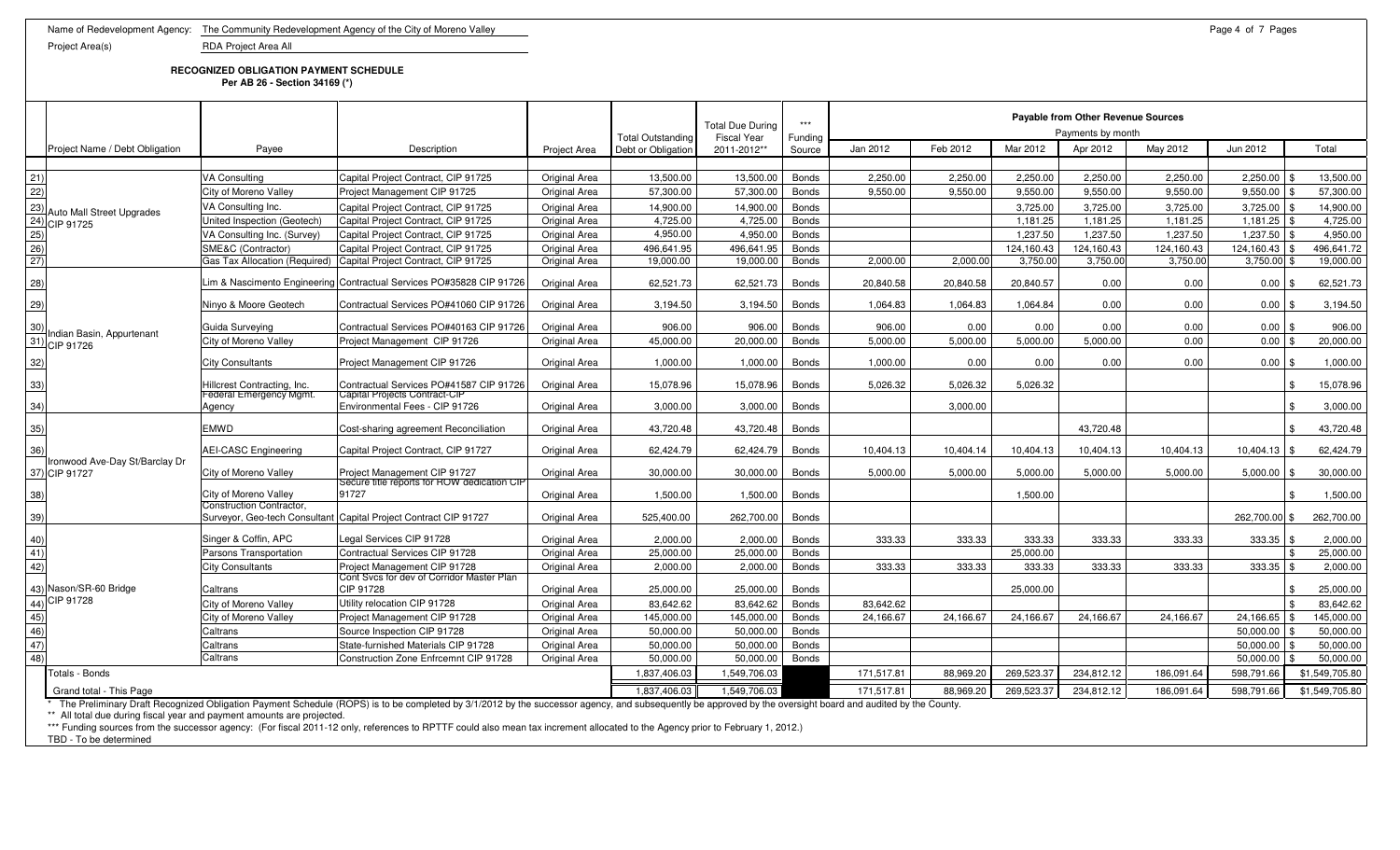**RECOGNIZED OBLIGATION PAYMENT SCHEDULE**

**Per AB 26 - Section 34169 (\*)**

|                                                    |                                          |                                                                                                                                                                                                            |                      |                          | <b>Total Due During</b>          | $***$        |                      | Payable from Other Revenue Sources<br>Payments by month |                       |                                      |            |                                          |                         |  |  |  |
|----------------------------------------------------|------------------------------------------|------------------------------------------------------------------------------------------------------------------------------------------------------------------------------------------------------------|----------------------|--------------------------|----------------------------------|--------------|----------------------|---------------------------------------------------------|-----------------------|--------------------------------------|------------|------------------------------------------|-------------------------|--|--|--|
|                                                    |                                          |                                                                                                                                                                                                            |                      | <b>Total Outstanding</b> | <b>Fiscal Year</b>               | Funding      |                      |                                                         | Mar 2012              |                                      |            |                                          |                         |  |  |  |
| Project Name / Debt Obligation                     | Payee                                    | Description                                                                                                                                                                                                | <b>Project Area</b>  | Debt or Obligation       | 2011-2012**                      | Source       | Jan 2012             | Feb 2012                                                |                       | Apr 2012                             | May 2012   | Jun 2012                                 | Total                   |  |  |  |
|                                                    |                                          |                                                                                                                                                                                                            |                      | 150,000.00               | 5,000.00                         |              |                      |                                                         |                       |                                      |            | 5,000.00                                 |                         |  |  |  |
| 49)                                                | <b>Survey Consultant</b>                 | Capital Project Contract, CIP 91728                                                                                                                                                                        | Original Area        |                          |                                  | <b>Bonds</b> |                      |                                                         |                       |                                      |            |                                          | 5,000.00                |  |  |  |
| 50)                                                | Contractor                               | Capital Project Contract, CIP 91728                                                                                                                                                                        | Original Area        | 12,264,122.75            |                                  | <b>Bonds</b> |                      |                                                         |                       |                                      |            |                                          |                         |  |  |  |
| $\overline{51)}$                                   | CM/Inspection                            | Capital Project Contract, CIP 91728                                                                                                                                                                        | Original Area        | 2,000,000.00             | 70,000.00                        | <b>Bonds</b> |                      |                                                         | 10,000.00             | 20,000.00                            | 20,000.00  | 20,000.00                                | 70,000.00               |  |  |  |
| 52)                                                | <b>Falcon Engineering</b>                | Constructability Review CIP 91728                                                                                                                                                                          | Original Area        | 32,157.00                | 32,157.00                        | <b>Bonds</b> | 16.078.50            | 16.078.50                                               |                       |                                      |            |                                          | 32,157.00               |  |  |  |
| 53) Nason/SR-60 Bridge                             | Geotechnical Consultant                  | Capital Project Contract, CIP 91728                                                                                                                                                                        | Original Area        | 175,000.00               | 5,000.00                         | <b>Bonds</b> |                      |                                                         |                       |                                      |            | 5.000.00                                 | 5.000.00                |  |  |  |
| 54) CIP 91728                                      | City of Moreno Valley                    | Project Management CIP 91728<br>Contractual Services CIP 91728                                                                                                                                             | Original Area        | 200,000.00               | 70,000.00                        | <b>Bonds</b> | 10,000.00            | 10,000.00                                               | 10,000.00             | 10,000.00                            | 15,000.00  | 15,000.00                                | 70,000.00               |  |  |  |
|                                                    | Parsons Transportation                   |                                                                                                                                                                                                            | Original Area        | 450,000.00               | 350,000.00                       | <b>Bonds</b> |                      |                                                         | 87,500.00<br>2.500.00 | 87,500.00<br>2.500.00                | 87,500.00  | 87,500.00<br>2.500.00                    | 350,000.00<br>10.000.00 |  |  |  |
|                                                    | City of Moreno Valley                    | Advertising/Bidding Expenses CIP 91728                                                                                                                                                                     | <b>Original Area</b> | 10,000.00                | 10,000.00                        | <b>Bonds</b> |                      |                                                         |                       |                                      | 2,500.00   |                                          |                         |  |  |  |
| $\frac{1}{50}$<br>$\frac{5}{50}$<br>$\frac{5}{50}$ | <b>EMWD</b>                              | Meters - CIP 91728                                                                                                                                                                                         | Original Area        | 15,000.00                | 15,000.00                        | <b>Bonds</b> |                      |                                                         |                       |                                      |            | 15,000.00                                | 15,000.00               |  |  |  |
|                                                    | RCFC&WCD                                 | Fees CIP 91728                                                                                                                                                                                             | Original Area        | 5,000.00                 | 5,000.00                         | <b>Bonds</b> |                      |                                                         |                       |                                      |            | 5,000.00                                 | 5,000.00                |  |  |  |
| 59)                                                | City of Moreno Valley                    | Project Management CIP 91729                                                                                                                                                                               | Original Area        | 267,489.24               | 108,344.60                       | <b>Bonds</b> | 5,500.00             | 5,500.00                                                | 24,336.15             | 24,336.15                            | 24,336.15  | 24,336.15 \$                             | 108,344.60              |  |  |  |
| $\overline{60}$                                    | <b>STK Architecture</b>                  | Capital Project Contract, CIP 91729                                                                                                                                                                        | Original Area        | 293,811.37               | 200,000.00                       | <b>Bonds</b> | 33,333.33            | 33.333.33                                               | 33.333.33             | 33,333.33                            | 33,333.33  | 33.333.35                                | 200,000.00              |  |  |  |
| 61)                                                | <b>Silver Creek Industries</b>           | Capital Project Contract, CIP 91729                                                                                                                                                                        | <b>Original Area</b> | 4,035,455.60             | 3,000,000.00                     | <b>Bonds</b> | 500,000.00           | 500,000.00                                              | 500,000.00            | 500,000.00                           | 500,000.00 | $500,000.00$ \$                          | 3,000,000.00            |  |  |  |
| 62) Morrison Park Fire Station                     | <b>Enco Utility</b>                      | Capital Project Contract, CIP 91729                                                                                                                                                                        | Original Area        | 2,167.28                 | 2,100.00                         | <b>Bonds</b> | 350.00               | 350.00                                                  | 350.00                | 350.00                               | 350.00     | 350.00                                   | 2,100.00                |  |  |  |
| 63) CIP 91729                                      | Riverside County IT                      | Capital Project Contract, CIP 91729                                                                                                                                                                        | Original Area        | 26,420.00                | 13,210.00                        | <b>Bonds</b> |                      |                                                         | 3,302.50              | 3,302.50                             | 3,302.50   | 3,302.50                                 | 13,210.00               |  |  |  |
| 64)                                                | <b>McCain Traffic Supply</b>             | Capital Project Contract, CIP 91729                                                                                                                                                                        | Original Area        | 10,507.78                | 5,200.00                         | <b>Bonds</b> |                      |                                                         | 1,300.00              | 1,300.00                             | 1.300.00   | 1,300.00                                 | 5,200.00                |  |  |  |
| $\frac{65}{66}$                                    | Southern Ca Gas Co.                      | Capital Project Contract, CIP 91729                                                                                                                                                                        | Original Area        | 11,173.28                | 5,600.00                         | <b>Bonds</b> |                      |                                                         | 1,400.00              | 1,400.00                             | 1,400.00   | $1,400.00$ \$                            | 5,600.00                |  |  |  |
|                                                    | <b>Construction Contract</b>             | Construction Costs CIP 91729                                                                                                                                                                               | Original Area        | 691,158.97               | 345,579.49                       | <b>Bonds</b> |                      |                                                         |                       |                                      |            | 345,579.49                               | 345,579.49              |  |  |  |
| 67)                                                | City of Moreno Valley                    | Project Management CIP 91731                                                                                                                                                                               | Original Area        | 80,000.00                | 80,000.00                        | <b>Bonds</b> | 40,000.00            | 40,000.00                                               |                       |                                      |            |                                          | 80,000.00               |  |  |  |
| 68)                                                | Parsons Transportation                   | Capital Project Contract, CIP 91731                                                                                                                                                                        | Original Area        | 27,054.25                | 27,054.25                        | <b>Bonds</b> | 27.054.25            |                                                         |                       |                                      |            |                                          | 27,054.25               |  |  |  |
| 69)                                                | <b>Staff Consultants</b>                 | Capital Project Contract CIP 91731                                                                                                                                                                         | Original Area        | 10,873.88                | 10,873.88                        | <b>Bonds</b> | 10,873.88            |                                                         |                       |                                      |            |                                          | 10,873.88               |  |  |  |
| $\frac{70}{71}$                                    | So. Calif. Edison                        | Utility relocation CIP 91731                                                                                                                                                                               | Original Area        | 240,472.00               | 240,472.00                       | <b>Bonds</b> |                      | 240,472.00                                              |                       |                                      |            |                                          | 240,472.00              |  |  |  |
|                                                    | Caltrans                                 | State Furnished Materials CIP 91731                                                                                                                                                                        | Original Area        | 50,000.00                | 50.000.00                        | <b>Bonds</b> |                      |                                                         |                       |                                      |            | 50.000.00                                | 50.000.00               |  |  |  |
| $\overline{72)}$                                   | Caltrans                                 | Source Inspection CIP 91731                                                                                                                                                                                | Original Area        | 50,000.00                | 50,000.00                        | <b>Bonds</b> |                      |                                                         |                       |                                      |            | 50,000.00                                | 50,000.00               |  |  |  |
| (73)                                               | <b>Survey Consultant</b>                 | Capital Project Contract CIP 91731                                                                                                                                                                         | Original Area        | 100,000.00               | 5,000.00                         | <b>Bonds</b> |                      |                                                         |                       |                                      |            | 5,000.00                                 | 5,000.00                |  |  |  |
| Moreno Beach Ramps - Phase 1<br>74)                | City of Moreno Valley -<br>CM/Inspection | Capital Project Contract CIP 91731                                                                                                                                                                         | Original Area        | 763,411.55               | 30,000.00                        | <b>Bonds</b> |                      |                                                         | 5,000.00              | 5,000.00                             | 10,000.00  | 10,000.00 \$                             | 30,000.00               |  |  |  |
| CIP 91731<br>75)                                   | Geotechnical Consultant                  | Capital Project Contract CIP 91731                                                                                                                                                                         | Original Area        | 90.000.00                | 5,000.00                         | <b>Bonds</b> |                      |                                                         |                       |                                      |            | 5.000.00                                 | 5.000.00                |  |  |  |
| 76)                                                | <b>Falcon Engineering</b>                | Constructability Review CIP 91731                                                                                                                                                                          | Original Area        | 25,000.00                | 25,000.00                        | <b>Bonds</b> | 20.000.00            | 5.000.00                                                |                       |                                      |            |                                          | 25.000.00               |  |  |  |
| $\overline{77}$                                    | City of Moreno Valley                    | Project Management CIP 91731                                                                                                                                                                               | Original Area        | 197,449.00               | 74,449.00                        | <b>Bonds</b> |                      | 14,889.80                                               | 14,889.80             | 14,889.80                            | 14,889.80  | 14,889.80                                | 74,449.00               |  |  |  |
| $\overline{78}$                                    | RCFC&WCD                                 | Inspection fees CIP 91731                                                                                                                                                                                  | Original Area        | 10,000.00                | 10,000.00                        | <b>Bonds</b> |                      |                                                         |                       |                                      |            | 10.000.00                                | 10,000.00               |  |  |  |
|                                                    | CHP                                      | Const. zone enforcement CIP 91731                                                                                                                                                                          | Original Area        | 25,000.00                |                                  | <b>Bonds</b> |                      |                                                         |                       |                                      |            |                                          |                         |  |  |  |
| $\frac{79}{80}$                                    | City of Moreno Valley                    | Advertising & bidding CIP 91731                                                                                                                                                                            | Original Area        | 10,000.00                | 10,000.00                        | <b>Bonds</b> |                      |                                                         |                       |                                      | 5,000.00   | 5,000.00                                 | 10,000.00               |  |  |  |
| $\overline{81}$                                    | <b>EMWD</b>                              | Inspection fees CIP 91731                                                                                                                                                                                  | Original Area        | 50,000.00                |                                  | <b>Bonds</b> |                      |                                                         |                       |                                      |            |                                          |                         |  |  |  |
| $\overline{82}$                                    | Parsons Transportation                   | Capital Project Contract CIP 91731                                                                                                                                                                         | Original Area        | 350,000.00               | 300,000.00                       | <b>Bonds</b> | 50,000.00            | 50,000.00                                               | 50,000.00             | 50,000.00                            | 50,000.00  | 50,000.00                                | 300,000.00              |  |  |  |
| Totals - Bonds                                     |                                          |                                                                                                                                                                                                            |                      | $$22,718,723.95$ \\$     | 5,160,040.22                     |              | 713,189.96           | 915,623.63                                              | \$743,911.78          | \$753,911.78                         | 768,911.78 | \$1,264,491.29                           | 5,160,040.22<br>I \$    |  |  |  |
| Grand total - This Page                            |                                          |                                                                                                                                                                                                            |                      |                          | $$22,718,723.95$ $$5,160,040.22$ |              | $$713,189.96$ \ \ \$ |                                                         |                       | 915,623.63 \$743,911.78 \$753,911.78 |            | 768,911.78 \$1,264,491.29 \$5,160,040.22 |                         |  |  |  |
|                                                    |                                          | * The Preliminary Draft Recognized Obligation Payment Schedule (ROPS) is to be completed by 3/1/2012 by the successor agency and subsequently be approved by the oversight board and audited by the County |                      |                          |                                  |              |                      |                                                         |                       |                                      |            |                                          |                         |  |  |  |

\* The Preliminary Draft Recognized Obligation Payment Schedule (ROPS) is to be completed by 3/1/2012 by the successor agency, and subsequently be approved by the oversight board and audited by the County.

\*\* All total due during fiscal year and payment amounts are projected.

\*\*\* Funding sources from the successor agency: (For fiscal 2011-12 only, references to RPTTF could also mean tax increment allocated to the Agency prior to February 1, 2012.)

TBD - To be determined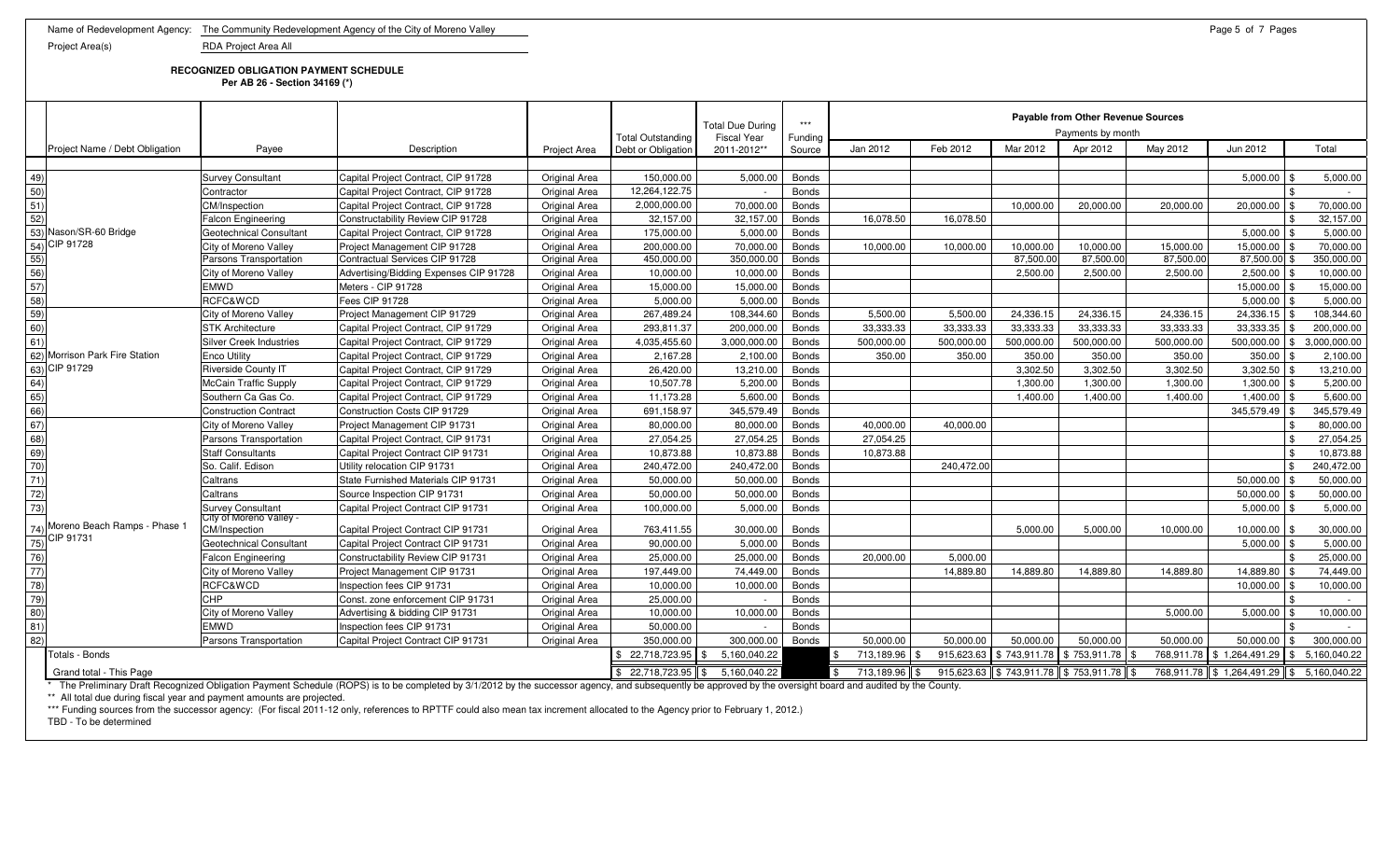## **RECOGNIZED OBLIGATION PAYMENT SCHEDULE**

**Per AB 26 - Section 34169 (\*)**

|                                                                                                                                                                                                                                                                   |                       |                        |               |                                         | <b>Total Due During</b>             | $***$             |            |                                                                                                    |            | Payable from the Administrative Allowance Allocation<br>Payments by month |            |                |                |                 |  |
|-------------------------------------------------------------------------------------------------------------------------------------------------------------------------------------------------------------------------------------------------------------------|-----------------------|------------------------|---------------|-----------------------------------------|-------------------------------------|-------------------|------------|----------------------------------------------------------------------------------------------------|------------|---------------------------------------------------------------------------|------------|----------------|----------------|-----------------|--|
| Project Name / Debt Obligation                                                                                                                                                                                                                                    | Payee                 | Description            | Project Area  | Total Outstanding<br>Debt or Obligation | <b>Fiscal Year</b><br>2011-2012**   | Funding<br>Source | Jan 2012   | Feb 2012                                                                                           | Mar 2012   | Apr 2012                                                                  | May 2012   | Jun 2012       |                | Total           |  |
|                                                                                                                                                                                                                                                                   |                       |                        |               |                                         |                                     |                   |            |                                                                                                    |            |                                                                           |            |                |                |                 |  |
|                                                                                                                                                                                                                                                                   | City of Moreno        |                        |               |                                         |                                     |                   |            |                                                                                                    |            |                                                                           |            |                |                |                 |  |
| 1) City/Agency Employee Payroll                                                                                                                                                                                                                                   | Valley/Employees      | Payroll Costs          | Original Area | 1,225,804.00                            | 1,225,804.00                        | Admin             | 145,251.00 | 145,251.00                                                                                         | 145,251.00 | 145,251.00                                                                | 145,251.00 | 145,251.00 \$  |                | 871,506.00      |  |
| 2) City/Agency - Operating Costs                                                                                                                                                                                                                                  | City of Moreno Valley | <b>Operating Costs</b> | Original Area | 505,116.00                              | 505,116.00                          | Admin             | 19,137.17  | 19,137.17                                                                                          | 19,137.17  | 19,137.17                                                                 | 19,137.17  | $19,137.15$ \$ |                | 114,823.00      |  |
| 3)                                                                                                                                                                                                                                                                |                       |                        |               |                                         |                                     |                   |            |                                                                                                    |            |                                                                           |            |                | \$             | $\sim$          |  |
| 4)                                                                                                                                                                                                                                                                |                       |                        |               |                                         |                                     |                   |            |                                                                                                    |            |                                                                           |            |                | $\sqrt{3}$     | $\sim$          |  |
| 5)                                                                                                                                                                                                                                                                |                       |                        |               |                                         |                                     |                   |            |                                                                                                    |            |                                                                           |            |                | $\mathfrak{S}$ | $\sim$          |  |
| 6)                                                                                                                                                                                                                                                                |                       |                        |               |                                         |                                     |                   |            |                                                                                                    |            |                                                                           |            |                | $\mathbf{s}$   | $\sim$ $-$      |  |
| $\left( 7\right)$                                                                                                                                                                                                                                                 |                       |                        |               |                                         |                                     |                   |            |                                                                                                    |            |                                                                           |            |                | $\sqrt{3}$     | $\sim$ $ \sim$  |  |
| $\overline{8}$                                                                                                                                                                                                                                                    |                       |                        |               |                                         |                                     |                   |            |                                                                                                    |            |                                                                           |            |                | $\mathfrak{S}$ | $\sim$          |  |
|                                                                                                                                                                                                                                                                   |                       |                        |               |                                         |                                     |                   |            |                                                                                                    |            |                                                                           |            |                | $\sqrt{3}$     | $\sim$ $-$      |  |
| $\frac{9}{10}$                                                                                                                                                                                                                                                    |                       |                        |               |                                         |                                     |                   |            |                                                                                                    |            |                                                                           |            |                | $\mathfrak{S}$ | $\sim$          |  |
| $\overline{11}$                                                                                                                                                                                                                                                   |                       |                        |               |                                         |                                     |                   |            |                                                                                                    |            |                                                                           |            |                | $\mathfrak{S}$ | $\sim$          |  |
| 12)                                                                                                                                                                                                                                                               |                       |                        |               |                                         |                                     |                   |            |                                                                                                    |            |                                                                           |            |                | $\mathfrak{S}$ | $\sim$          |  |
| $\frac{13}{14}$                                                                                                                                                                                                                                                   |                       |                        |               |                                         |                                     |                   |            |                                                                                                    |            |                                                                           |            |                | $\mathfrak{S}$ | $\sim$          |  |
|                                                                                                                                                                                                                                                                   |                       |                        |               |                                         |                                     |                   |            |                                                                                                    |            |                                                                           |            |                | $\frac{1}{2}$  | $\sim$          |  |
| $\frac{15}{16}$                                                                                                                                                                                                                                                   |                       |                        |               |                                         |                                     |                   |            |                                                                                                    |            |                                                                           |            |                | $$\mathbb{S}$$ | $\sim$          |  |
|                                                                                                                                                                                                                                                                   |                       |                        |               |                                         |                                     |                   |            |                                                                                                    |            |                                                                           |            |                | $\frac{3}{2}$  | $\sim$          |  |
|                                                                                                                                                                                                                                                                   |                       |                        |               |                                         |                                     |                   |            |                                                                                                    |            |                                                                           |            |                | $$\mathbb{S}$$ | $\sim 10^{-1}$  |  |
| $\frac{17}{18}$                                                                                                                                                                                                                                                   |                       |                        |               |                                         |                                     |                   |            |                                                                                                    |            |                                                                           |            |                | $\frac{3}{2}$  | $\sim$          |  |
|                                                                                                                                                                                                                                                                   |                       |                        |               |                                         |                                     |                   |            |                                                                                                    |            |                                                                           |            |                | $\sqrt{3}$     | $\sim$          |  |
|                                                                                                                                                                                                                                                                   |                       |                        |               |                                         |                                     |                   |            |                                                                                                    |            |                                                                           |            |                | $\mathfrak{S}$ | $\sim$ $-$      |  |
|                                                                                                                                                                                                                                                                   |                       |                        |               |                                         |                                     |                   |            |                                                                                                    |            |                                                                           |            |                | $\sqrt{3}$     | $\sim$ $-$      |  |
|                                                                                                                                                                                                                                                                   |                       |                        |               |                                         |                                     |                   |            |                                                                                                    |            |                                                                           |            |                | $\frac{3}{2}$  | $\sim$          |  |
|                                                                                                                                                                                                                                                                   |                       |                        |               |                                         |                                     |                   |            |                                                                                                    |            |                                                                           |            |                | $\sqrt{3}$     | $\sim$ $-$      |  |
|                                                                                                                                                                                                                                                                   |                       |                        |               |                                         |                                     |                   |            |                                                                                                    |            |                                                                           |            |                | $\mathfrak{S}$ | $\sim$          |  |
|                                                                                                                                                                                                                                                                   |                       |                        |               |                                         |                                     |                   |            |                                                                                                    |            |                                                                           |            |                | $\mathfrak{S}$ | $\sim 100$      |  |
|                                                                                                                                                                                                                                                                   |                       |                        |               |                                         |                                     |                   |            |                                                                                                    |            |                                                                           |            |                | $\sqrt{3}$     | $\sim 100$      |  |
|                                                                                                                                                                                                                                                                   |                       |                        |               |                                         |                                     |                   |            |                                                                                                    |            |                                                                           |            |                | $\mathfrak{S}$ | $\sim 10^{-11}$ |  |
|                                                                                                                                                                                                                                                                   |                       |                        |               |                                         |                                     |                   |            |                                                                                                    |            |                                                                           |            |                | $\sqrt{3}$     | $\sim$          |  |
|                                                                                                                                                                                                                                                                   |                       |                        |               |                                         |                                     |                   |            |                                                                                                    |            |                                                                           |            |                | $\mathfrak{S}$ | $\sim$ $ \sim$  |  |
|                                                                                                                                                                                                                                                                   |                       |                        |               |                                         |                                     |                   |            |                                                                                                    |            |                                                                           |            |                | $\sqrt{3}$     | $\sim$          |  |
|                                                                                                                                                                                                                                                                   |                       |                        |               |                                         |                                     |                   |            |                                                                                                    |            |                                                                           |            |                | $$\mathbb{S}$$ | $\sim$          |  |
| $\begin{array}{r l} \hline 190 & 20 \\ \hline 20 & 21 \\ \hline 22) & 23 \\ \hline 24 & 25 \\ \hline 24 & 25 \\ \hline 26 & 27 \\ \hline 28 & 29 \\ \hline 29 & 29 \\ \hline 30 & 31 \\ \hline 32 & 33 \\ \hline 34 & 35 \\ \hline 36 & 33 \\ \hline \end{array}$ |                       |                        |               |                                         |                                     |                   |            |                                                                                                    |            |                                                                           |            |                | $\mathfrak{S}$ | $\sim$          |  |
|                                                                                                                                                                                                                                                                   |                       |                        |               |                                         |                                     |                   |            |                                                                                                    |            |                                                                           |            |                | $\mathfrak{S}$ | $\sim$          |  |
|                                                                                                                                                                                                                                                                   |                       |                        |               |                                         |                                     |                   |            |                                                                                                    |            |                                                                           |            |                | $\sqrt{3}$     | $\sim$ $-$      |  |
|                                                                                                                                                                                                                                                                   |                       |                        |               |                                         |                                     |                   |            |                                                                                                    |            |                                                                           |            |                | \$             |                 |  |
|                                                                                                                                                                                                                                                                   |                       |                        |               |                                         |                                     |                   |            |                                                                                                    |            |                                                                           |            |                |                | $\sim$ $-$      |  |
|                                                                                                                                                                                                                                                                   |                       |                        |               |                                         |                                     |                   |            |                                                                                                    |            |                                                                           |            |                |                |                 |  |
| Totals - Administrative Allowance Allocation                                                                                                                                                                                                                      | .                     |                        |               |                                         | $$1,730,920.00 \  \, $1,730,920.00$ | .                 |            | $\frac{1}{2}$ 164,388.17 \\ 164,388.17 \ 5 164,388.17 \ 5 164,388.17 \ 5 164,388.17 \ 5 164,388.15 |            |                                                                           |            |                |                | \$986,329.00    |  |

\* The Preliminary Draft Recognized Obligation Payment Schedule (ROPS) is to be completed by 3/1/2012 by the successor agency, and subsequently be approved by the oversight board and audited by the County.

\*\* All total due during fiscal year and payment amounts are projected.<br>\*\*\* Funding sources from the successor agency: (For fiscal 2011-12 only, references to RPTTF could also mean tax increment allocated to the Agency prio